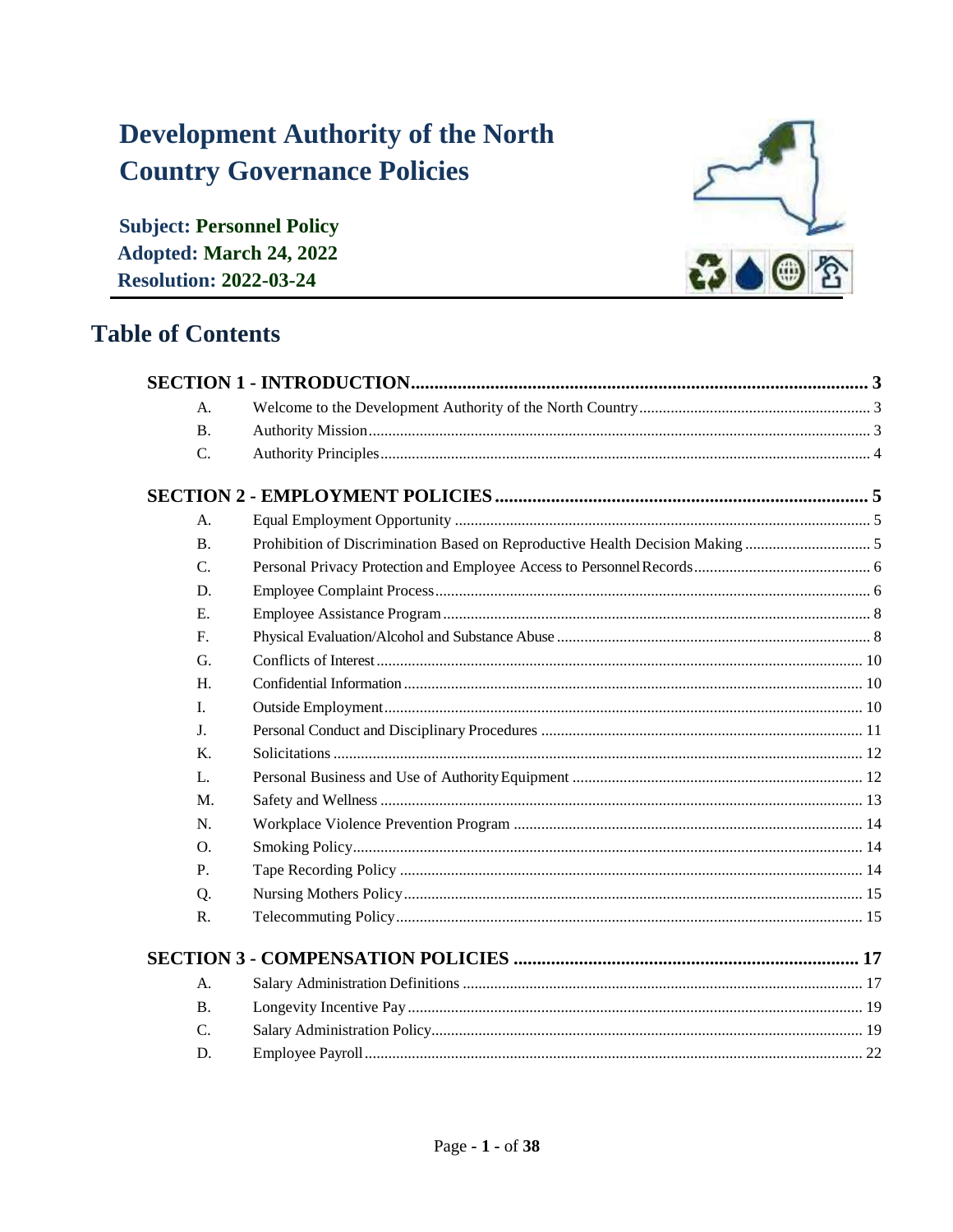| A.             |                                                                  |  |
|----------------|------------------------------------------------------------------|--|
| <b>B.</b>      |                                                                  |  |
| $\mathcal{C}$  |                                                                  |  |
| D.             |                                                                  |  |
| E.             |                                                                  |  |
| $F_{\cdot}$    |                                                                  |  |
| G.             |                                                                  |  |
| H.             |                                                                  |  |
| $\mathbf{I}$ . |                                                                  |  |
| J <sub>r</sub> |                                                                  |  |
| K.             |                                                                  |  |
| L.             |                                                                  |  |
| M.             |                                                                  |  |
| N.             |                                                                  |  |
| $\Omega$ .     |                                                                  |  |
| $P_{\cdot}$    |                                                                  |  |
|                |                                                                  |  |
| A <sub>1</sub> |                                                                  |  |
| <b>B.</b>      |                                                                  |  |
|                | <b>SECTION 6 - EMPLOYEE TRAVEL AND MISCELLANEOUS EXPENSES 36</b> |  |
|                |                                                                  |  |
|                |                                                                  |  |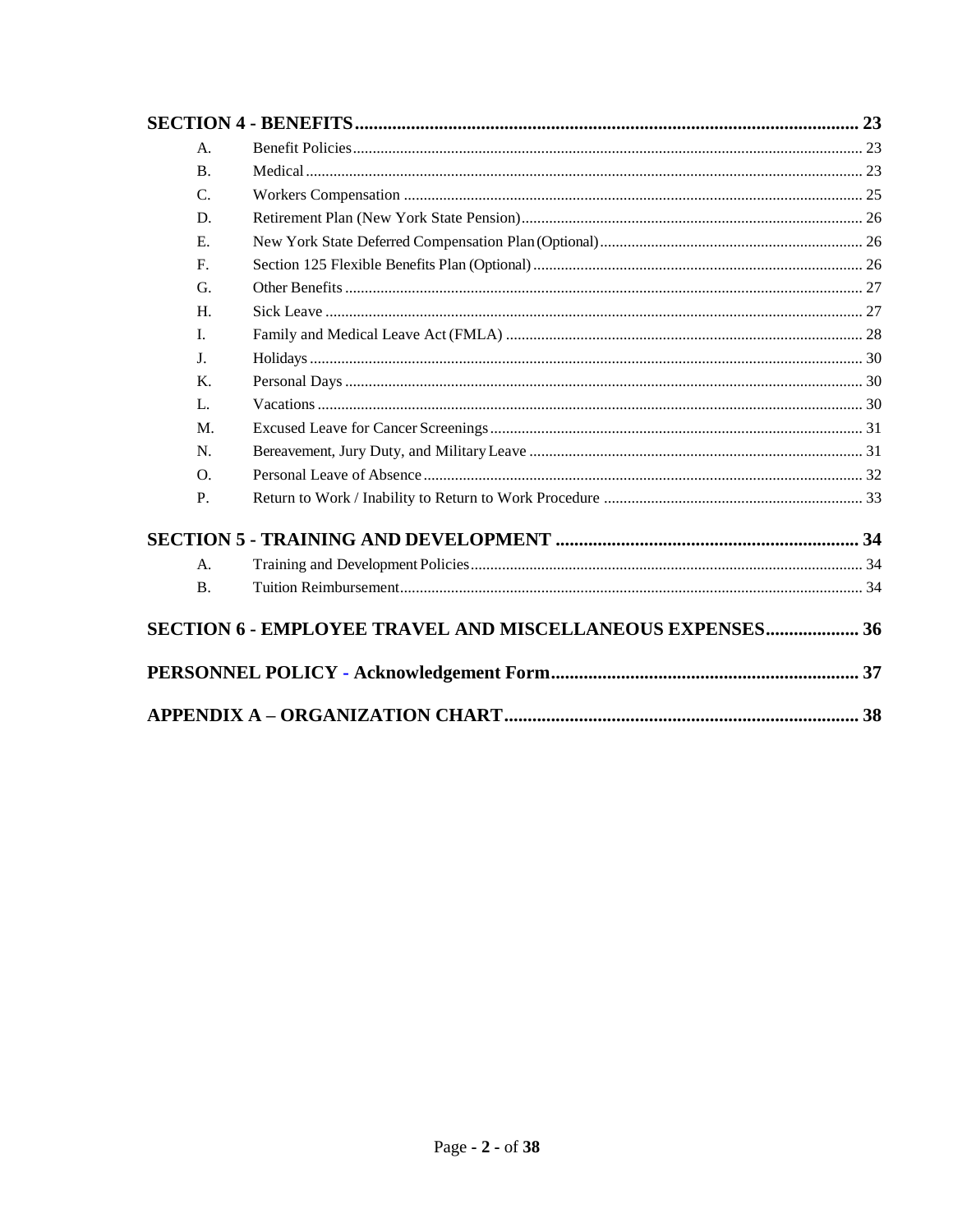#### <span id="page-2-0"></span>**SECTION 1 - INTRODUCTION**

#### <span id="page-2-1"></span>**A. Welcome to the Development Authority of the North Country**

An interesting and challenging experience awaits you as an employee of the Development Authority of the North Country (Authority). To answer some of the questions you may have concerning the Authority and its policies, we have written this Personnel Policy. Its purpose is to establish guidelines for fair, consistent and legal treatment of Authority employees. Please read it thoroughly and retain it for future reference. The Personnel Policy is subject to change at the sole discretion of the Authority and supersede any prior written or unwritten policies. The Personnel Policy may also be modified, as deemed necessary, to accommodate individual employment circumstances. From time to time, you may receive updated information concerning changes in the policy. Should you have any questions regarding any policies, please ask yoursupervisor.

The purpose of this Personnel Policy is to provide a general guide to the Authority's policies, programs, and benefits. As with all Authority communications, this Personnel Policy is provided to employees for their general information. This Personnel Policy does not include all the information employees will need during the course of their employment; therefore, employees are encouraged to contact their supervisors for additional information when necessary, and to review other Authority policies and procedures as applicable.

This Personnel Policy is not a contract guaranteeing employment, and nothing in it, or any other policy or communication, changes the fact that employment with the Authority is at-will. At-will employment means you can leave the Development Authority at any time, and the Authority can terminate your employment at any time, for any reason.

We wish you the best of luck and success in your position and hope that your employment relationship with the Authority will be a rewarding experience.

#### <span id="page-2-2"></span>**B. Authority Mission**

The mission of the Development Authority of the North Countryisto serve the common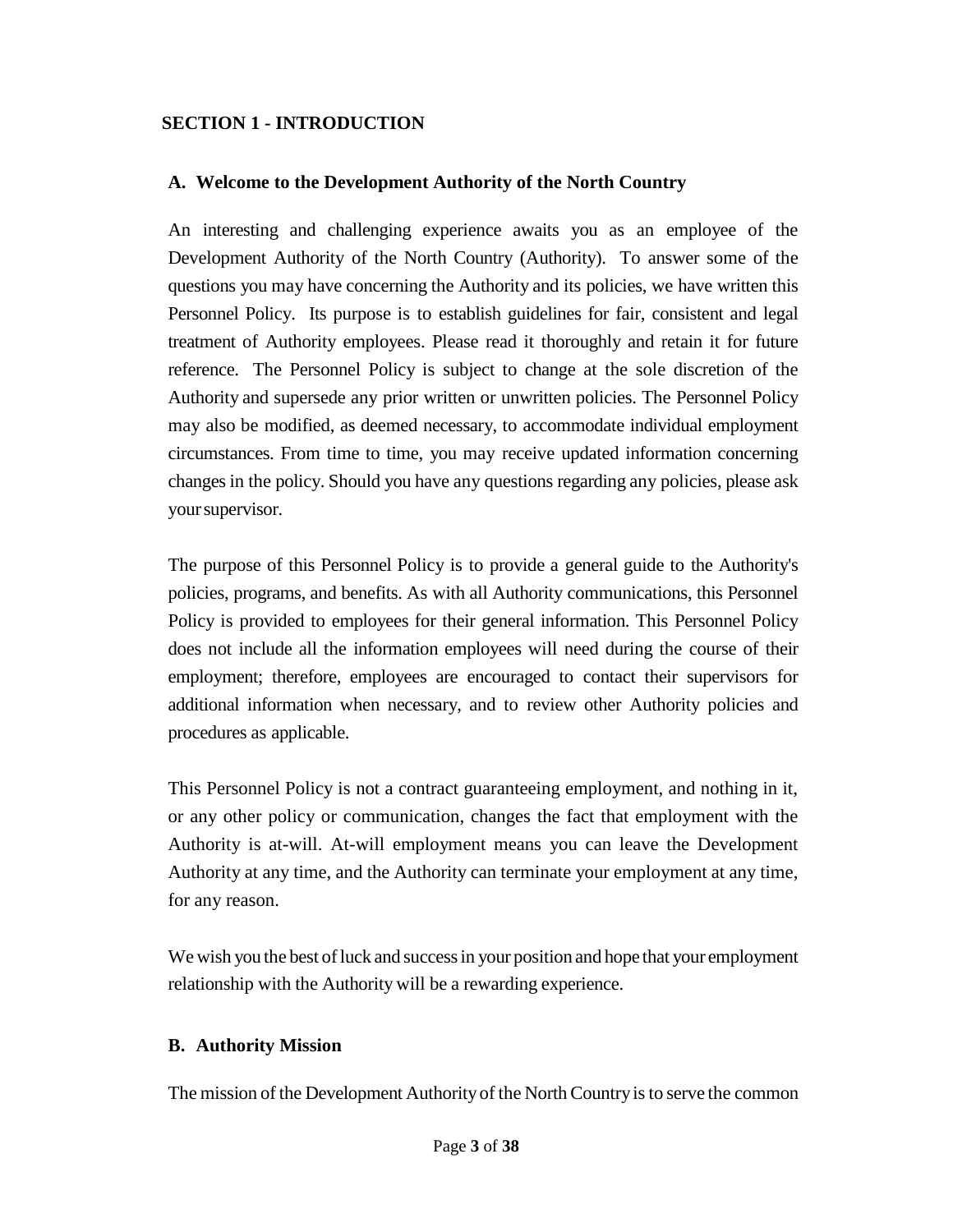interests of Jefferson, Lewis and St. Lawrence Counties by providing technical services and infrastructure, which will enhance economic opportunities in the region and promote the health and well-being of its communities.

#### <span id="page-3-0"></span>**C. Authority Principles**

We will measure our achievements against these standards in all our activities.

#### **Integrity**

We will be honest and responsible in dealing with customers, suppliers, partners and coworkers.

#### **Environment**

We will strive to protect, conserve and enhance the health and well-being of our region, for current and future generations.

#### **Quality and Excellence**

We will provide services that meet or exceed the needs and expectations of our customers. We will listen to our customers and pursue improvement and innovation in all our operations.

#### **People**

People are the key to our success and our most important resource. Our employees will have equal opportunity in an environment that fosters communications and continuous improvement through employee involvement. We will treat our employees the way we expect them to treat our customers.

#### **Leadership and Accountability**

We will identify opportunities that will benefit our customers and partners, and will focus our resources to take advantage of those opportunities. We will be accountable and responsible - individually and as an organization - for our actions and results.

#### **Partnership**

We will work collectively and cooperatively with our coworkers and customers to achieve together what we could not achieve alone.

#### **Stewardship**

We will maintain the highest level of fiscal responsibility and trust in our dealings.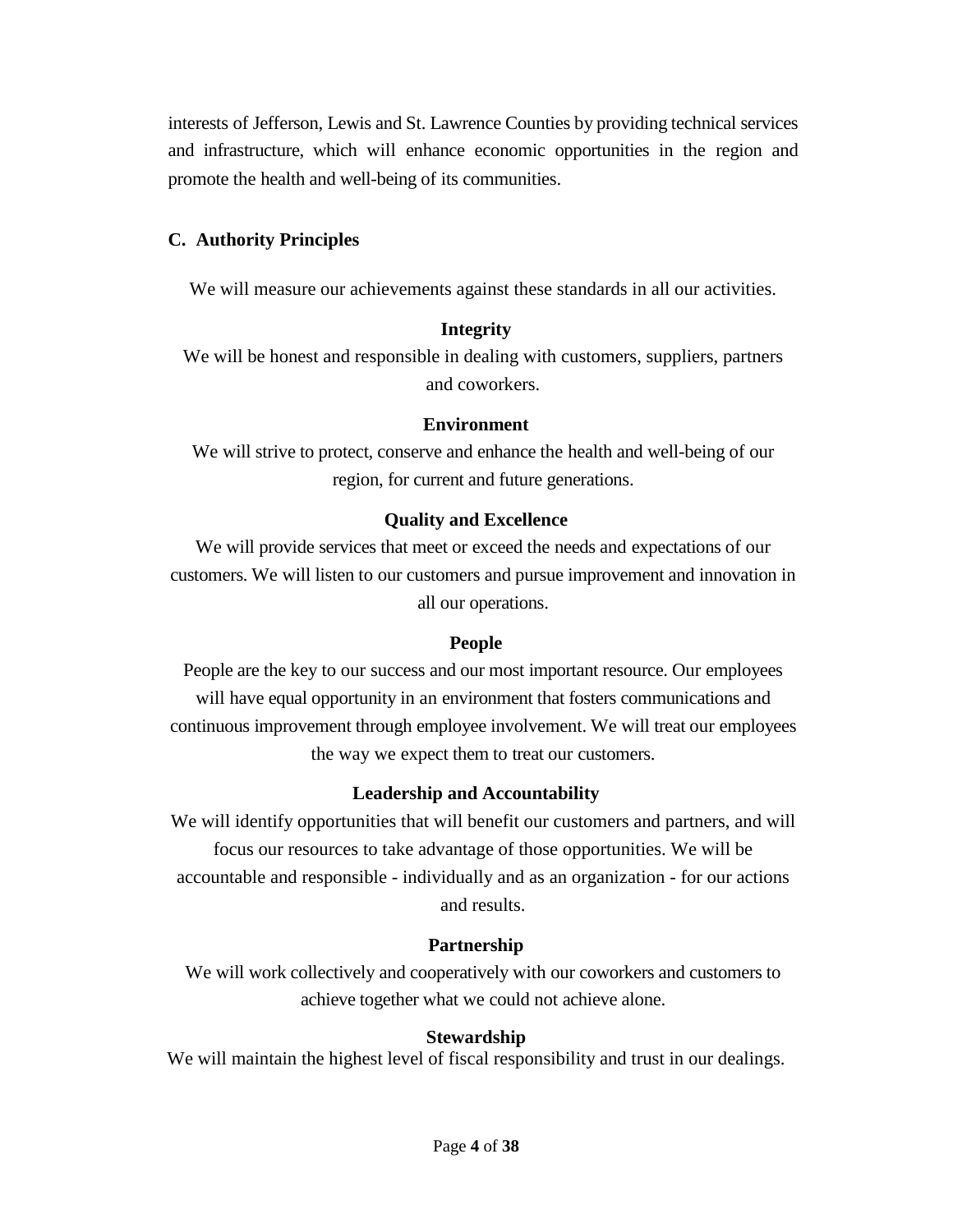#### <span id="page-4-0"></span>**SECTION 2 - EMPLOYMENT POLICIES**

#### <span id="page-4-1"></span>**A. Equal Employment Opportunity**

The Authority is an equal opportunity Employer and does not discriminate against any applicant or employee because of race, color, creed, religion, national origin, age, sex, sexual preference, sexual orientation, marital status, domestic violence victim status, gender identity or expression, familial status, military status, veteran's status, disability, genetic predisposition or carrier status, a known disability or any other characteristics protected by law. This policy applies to all terms and conditions of recruitment and employment, including, but not limited to, hiring, placement, promotion, working conditions, termination, layoff, recall, transfer, leave of absence, discipline, compensation, and training.

To further the principles of equal employment opportunity for all, the Authority has developed affirmative action practices for minorities, women, handicapped individuals, and Vietnam-era special disabled veterans. The Executive Director is responsible for administering and assuring compliance with these policies.

Any employees with questions or concerns about any type of discrimination in the workplace are encouraged to bring these issues to the attention of their immediate supervisor, the Human Resources Department or Executive Director. Employees can raise concerns and make reports without fear of reprisal. Every effort will be made to maintain the confidentiality of the matter consistent with the Authority's need to thoroughly investigate the allegations. Complete confidentiality cannot however be guaranteed. Anyone found to be engaging in any type of unlawful discrimination will be subject to disciplinary action, up to and including termination of employment.

## <span id="page-4-2"></span>**B. Prohibition of Discrimination Based on Reproductive Health Decision Making**

The Authority will not access an employee's personal information regarding the employee's or the employee's dependent's reproductive health decision making, discriminate or take any retaliatory action against any employee with respect to compensation, terms, conditions, or privileges of employment because of or on the basis of the employee's or their dependent's reproductive health decision making, or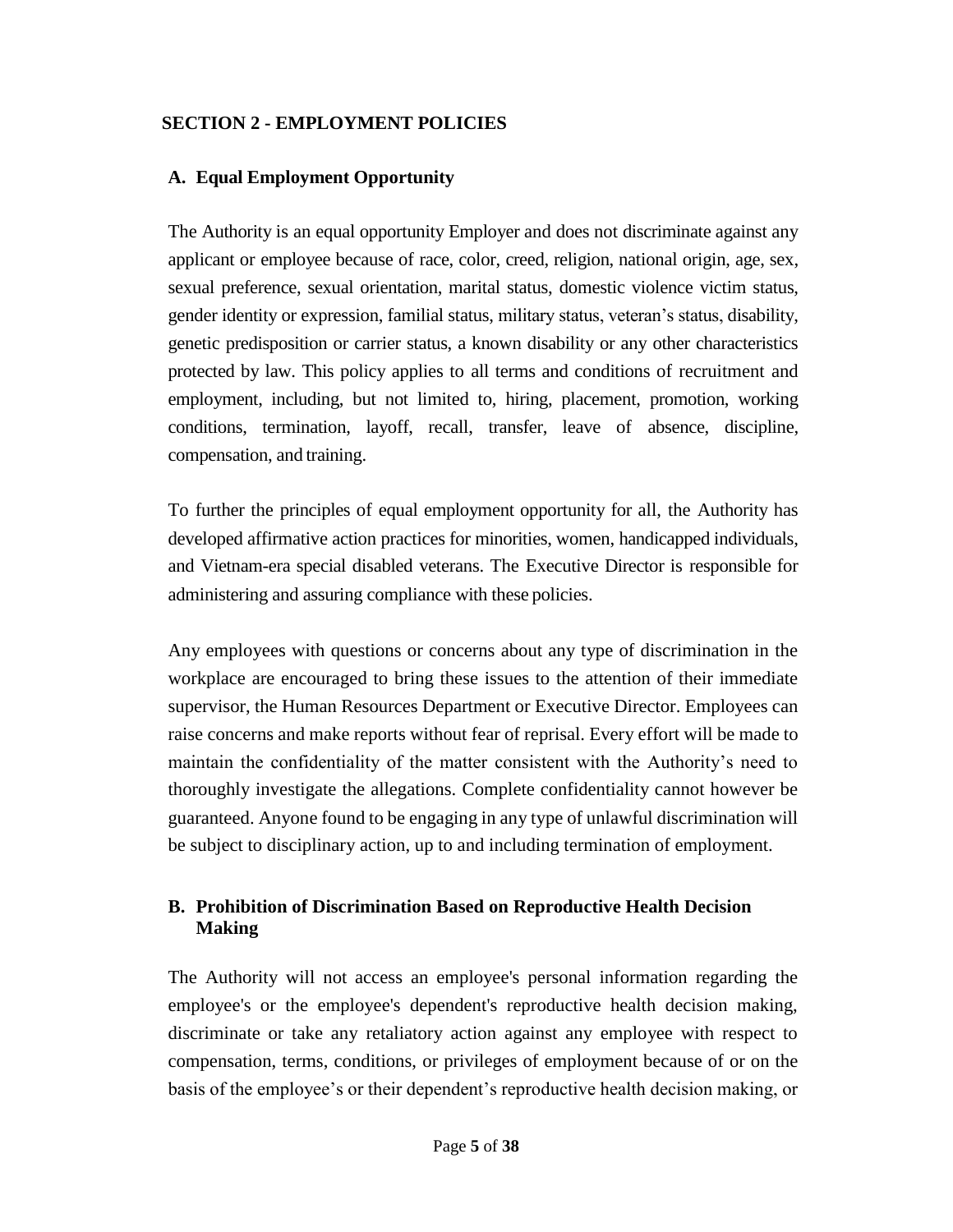require an employee to sign a waiver or other document which purports to deny an employee the right to make their own reproductive health care decisions. For purposes of this policy "reproductive health decision making" includes, but is not limited to, a decision to use or access a particular drug, device, or medical service. In addition to reporting any alleged violations of this policy to the Authority, employees may also choose to pursue legal remedies by initiating a civil action in court for damages, injunctive relief, reinstatement, and/or liquidated damages.

No employee will be subject to retaliation or discipline by the Authority as a result of making or threatening to make a complaint against the Authority, a co-worker, or a public body, with respect to rights guaranteed under applicable law that have been violated; causing to be instituted any proceeding alleging violations of applicable law; or providing information to, or testifying before, any public body conducting an investigation, hearing, or inquiry into any alleged violation by the Authority of applicable law, rule, or regulation.

Any employee who believes that he or she has been subject to discriminatory or retaliatory behavior in violation of this policy should report it immediately to Human Resources or the Executive Director.

## <span id="page-5-0"></span>**C. Personal Privacy Protection and Employee Access to PersonnelRecords**

- 1. Personnel files are the property of the Authority.
- 2. The Authority complies with Article 6A of the Public Officers Law with respect to the privacy of personnel records.
- 3. Upon request, each employee of the Authority will be allowed to inspect his/her personnel records in the presence of their supervisor or Human Resources. An employee may request inaccurate information be corrected and/or may submit corrections to the records. If a request to correct records is denied, the employee may file a written appeal with the ExecutiveDirector.

## <span id="page-5-1"></span>**D. Employee Complaint Process**

The Authority has an internal complaint and right of appeal process to enable an employee to request assistance, report sexual harassment or other discrimination, or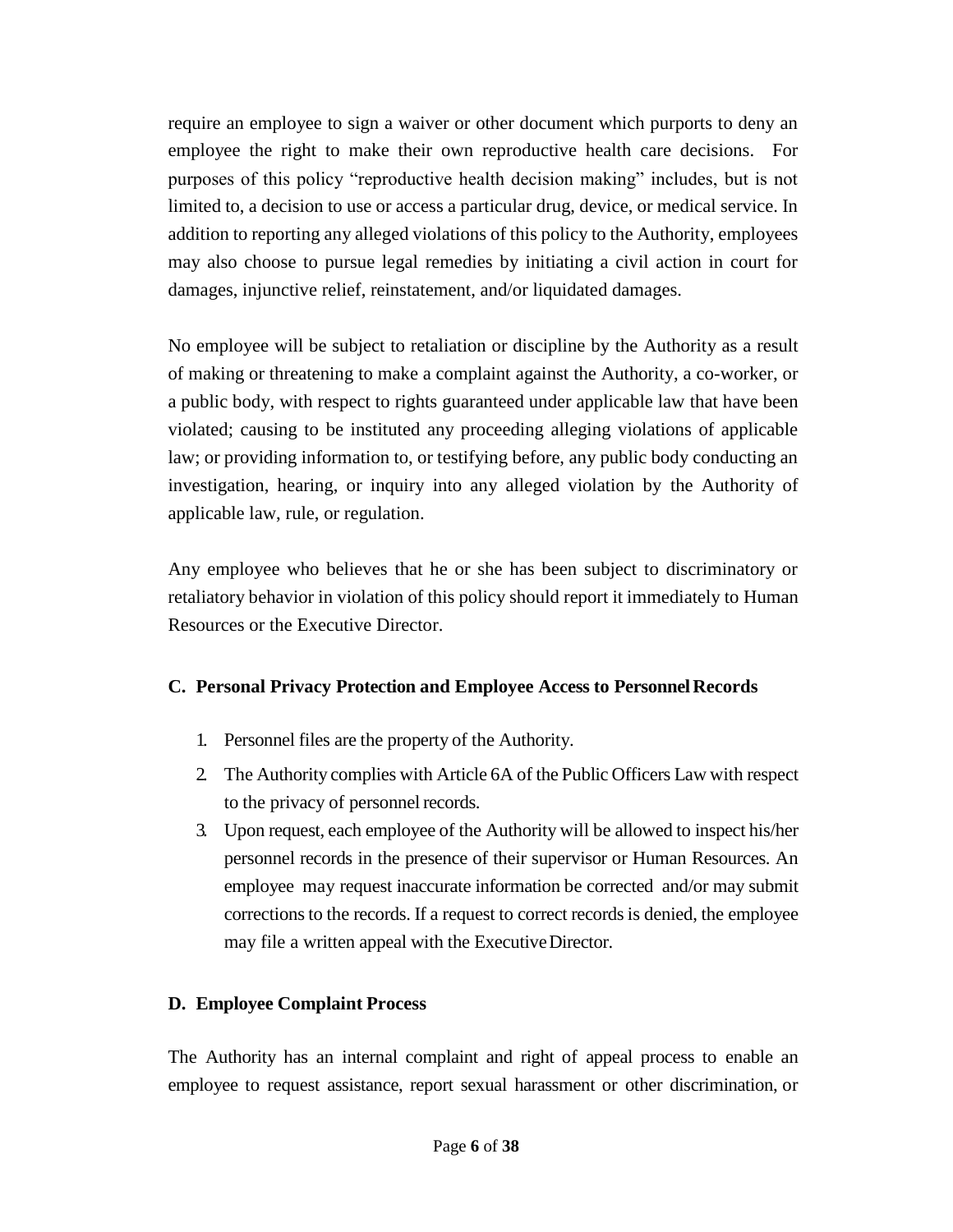address any perceived unfairness. Through this process, the Authority can eliminate conditions, which may be discriminatory or detrimental to an employee or the Authority's efficiency and reputation.

Misunderstandings or conflicts can arise in any organization. To ensure effective working relations, it is important that such matters be resolved before serious problems develop. Most incidents resolve themselves naturally; however, should a situation persist that you believe is detrimental to you or to the Authority, you should followthe procedure described here for bringing your complaint to management's attention.

Step One: Discussion of the problem with your immediate supervisor or Division Director is encouraged as a first step. If, however, you don't believe a discussion with your supervisor is appropriate, you may proceed directly to Step Two.

Step Two: If your problem is not resolved after discussion with your supervisor or if you feel discussion with your supervisor is inappropriate, you are encouraged to request a meeting with Human Resources. In an effort to resolve the problem, the Authority will consider the facts, conduct an investigation, and will normally respond within five working days.

Step Three: If you are not satisfied with this decision and wish to pursue the problem or complaint further, you may prepare a written summary of your concerns and request that the matter be reviewed by the Executive Director and/or Governance Committee. If the Executive Director has already been consulted during Step Two, the issue will be reviewed by the Governance Committee.

The committee, after a full examination of the facts (which would include a review of the written summary of your statement, and may include discussions with all individuals concerned, and a further investigation if necessary), will normally advise you of its decision within fifteen working days. The decision of the committee shall be final.

All requests will be reviewed as quickly and thoroughly as possible. The concern or complaint will be treated with complete respect and confidentiality, except as may be otherwise required by law.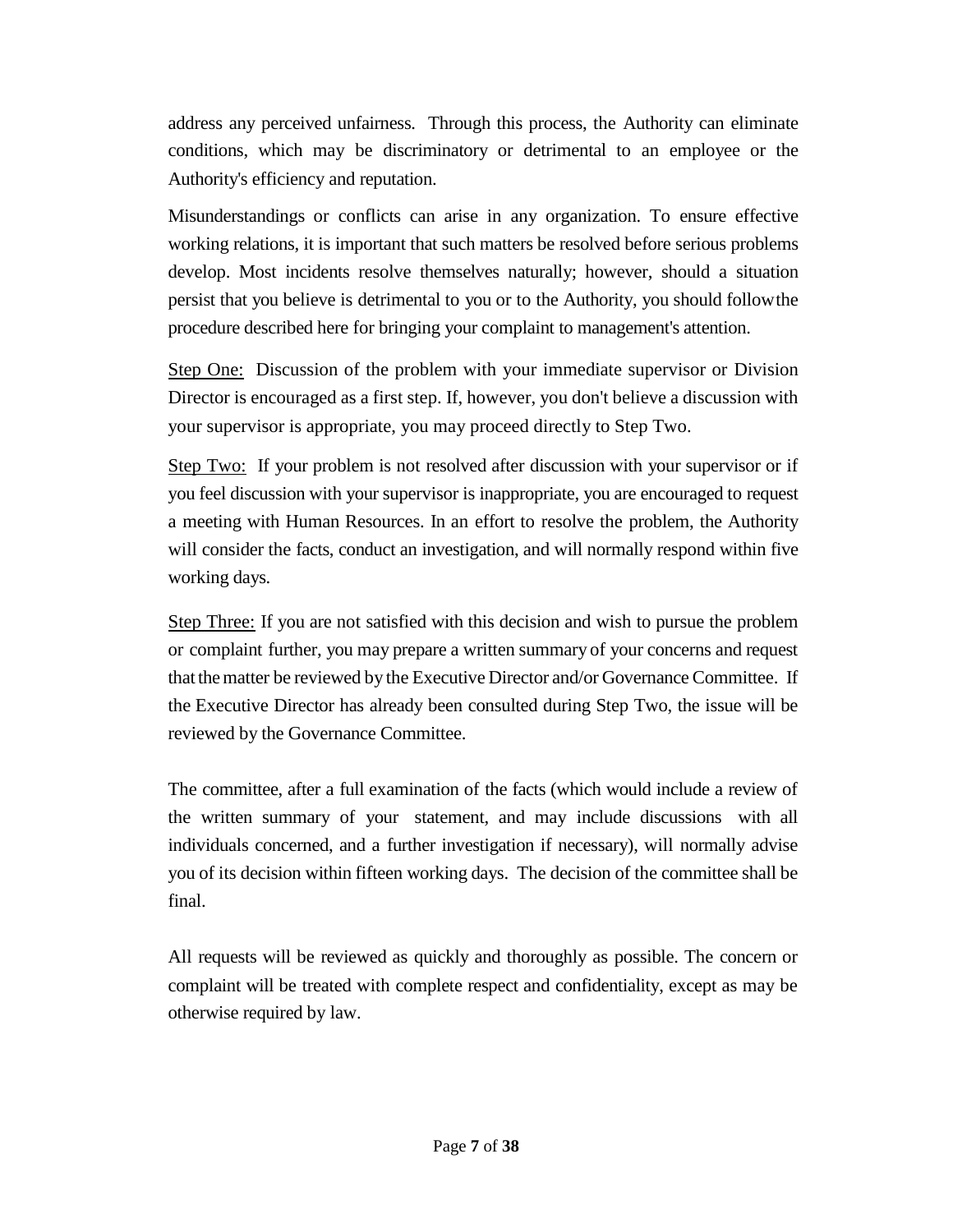#### <span id="page-7-0"></span>**E. Employee Assistance Program**

- 1. The Authority recognizes that a wide range of problems such as marital or family distress, alcoholism, and drug abuse — not directly associated with an individual's job function can nonetheless be detrimental to an employee's performance on the job. Consequently, we believe it is in the interest of employees and the Authorityto provide an effective program to assist employees and their families in resolving problems such as these as the need arises.
- 2. Pivot Employee Assistance Services (EAP), is a confidential referral service available to all employees. The program provides crisis intervention and pretreatment counseling and referral to appropriate professional services for any employee with a personal problem that is adversely affecting job performance. Employees wishing this confidential service may call 315-788-4790.
- 3. Participation in EAP does not excuse employees from complying with normal Authority policies or from meeting normal job requirements during or after receiving EAP assistance. Nor will participation in our EAP prevent the Authority from taking disciplinary action against any employee for performance problems that occur before, during, or after the employee's seeking assistance through theEAP.

## <span id="page-7-1"></span>**F. Physical Evaluation/Alcohol and Substance Abuse**

Drug and alcohol dependency is an illness and a major health problem, which effects employee job performance. Furthermore, such abuse creates potential safety and security problems. For these reasons, the Authority has developed this policy.

1. As part of the Authority's employment procedures, all job applicants offered a position with the Authority will be required to have a pre-employment medical examination and drug screen conducted by a physician designated by the Authority. Any offer of employment by the Authority is contingent upon, among other things, satisfactory completion of these examinations, and a determination by the Authority and its examining physicians that the applicant is capable of performing the responsibilities of the position that has beenoffered.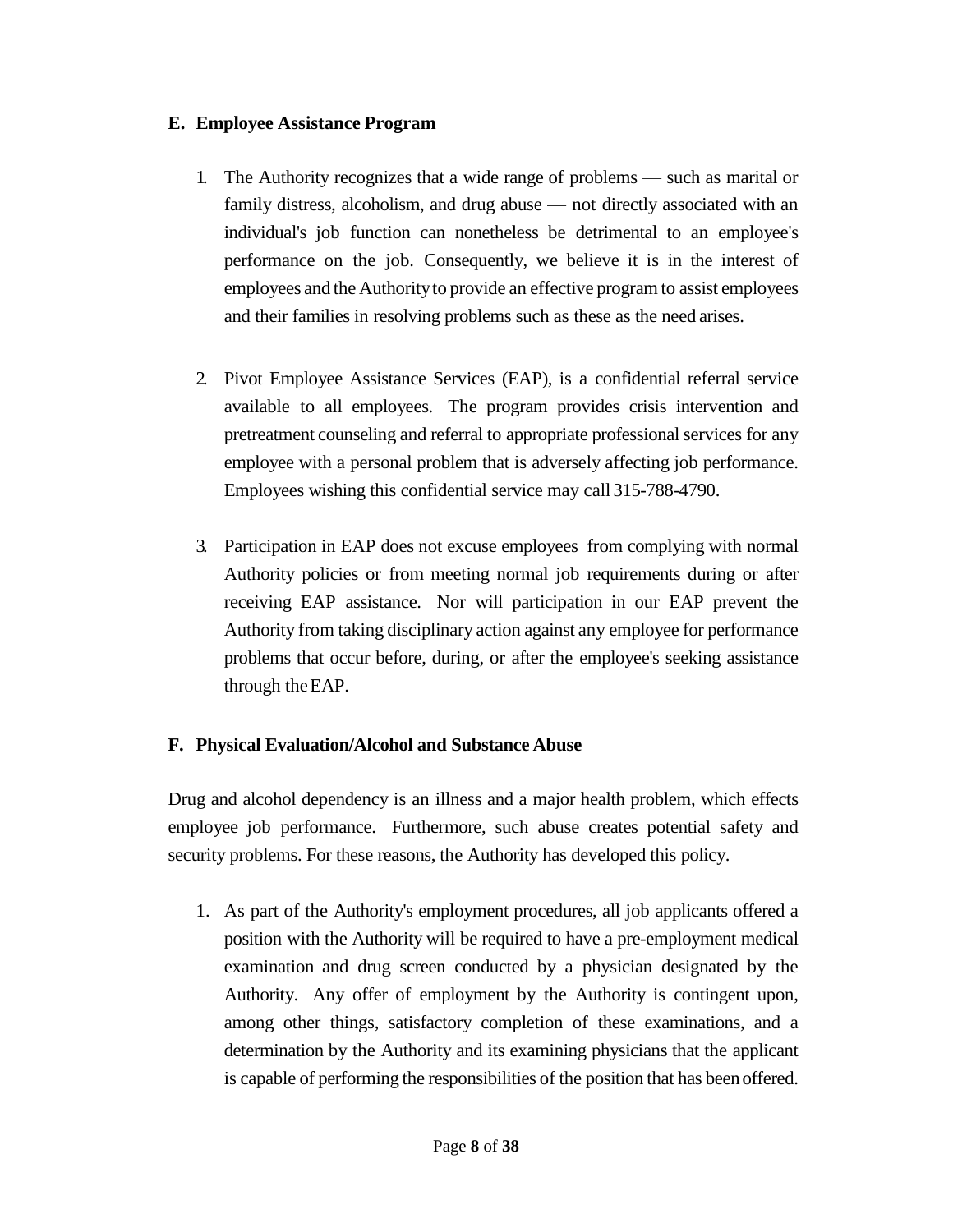- 2. Further, as a condition of continued employment, employees may also be required to undergo periodic medical examinations, at times specified by the Authority. Examinations may be required post-job injury or incident/accident. In connection with these examinations, employees are required to provide the Authoritywith accessto their medical records, if requested. Further, it should be understood that the Authority receives a full medical report from its examining physicians regarding the applicant's or employee's state of health. Questions about medical examinations or alcohol and drug screening should be directed to Human Resources.
- 3. The Authority is required to comply with the Omnibus Transportation Employee Testing Act of 1991 (the "Act") and the U.S. Department of Transportation Regulation 49 CFR Part 40 (the "Regulation"). Job applicants for a position that requires a CDL will be required to have a pre-employment alcohol and controlled substance screening. Procedures for compliance with the Act and Regulation have been adopted by the Authority and communicated to covered employees.
- 4. All Authority-required medical examinations and alcohol and drug screenings are paid by the Authority.
- 5. Employees are expected and required to report to work on time and in mental and physical condition for work. Reporting to work under the influence of alcohol or a controlled substance is prohibited.
- 6. The manufacture, distribution, dispensation, possession, or use of alcohol, marijuana or any controlled substance on Authority premises or while conducting Authority business off premises is prohibited. Violations of this policy will result in disciplinary action, which may include termination of employment.
- 7. The Authority encourages employees needing help in dealing with such problems to use the Pivot Employee Assistance Services,315-788-4790.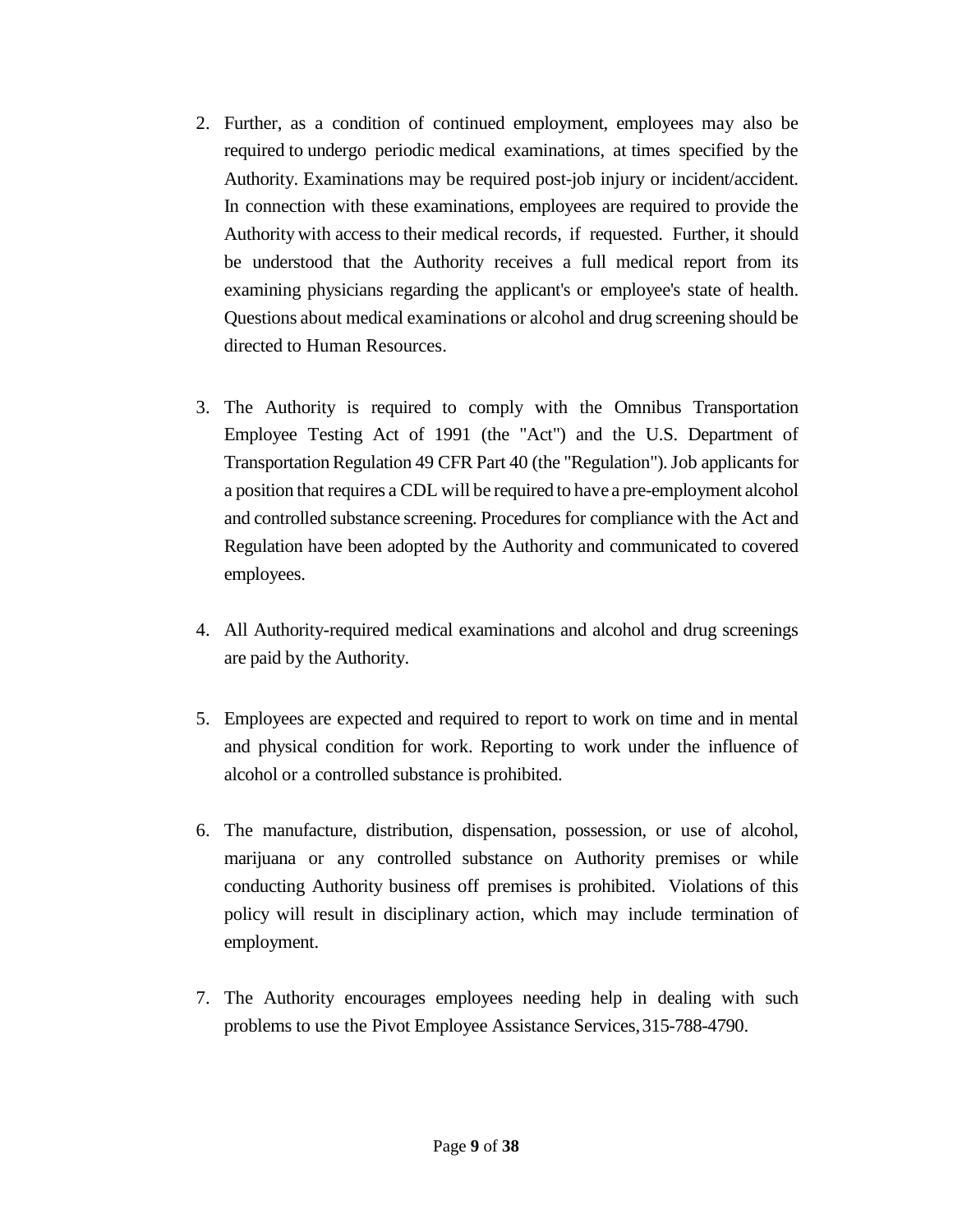#### <span id="page-9-0"></span>**G. Conflicts of Interest**

- 1. Authority employees may not have any interest, direct or indirect, financial or otherwise, or engage in any business activity or transaction which is in conflict or creates the appearance of a conflict with the proper discharge of the employee's duties for the Authority. All personnel will sign an annual certification, declaring any conflicts of interest, or affirming noneexist.
- 2. All business of the Authority must be conducted on an objective basis, solely on its merits and in accordance with Section 74 of the Public Officers Law, "Code of Ethics", and the Authority's Ethics Policy.

## <span id="page-9-1"></span>**H. Confidential Information**

- 1. Employees may not use their knowledge gained in the course of employment with the Authority in any way except to serve the authorized purposes of the Authority.
- 2. All of the business transacted by the Authority and all records, correspondence and general information is to be considered confidential except as specifically identified otherwise by the Executive Director, in accordance with the Authority's Public Access to Records policy.
- 3. Employeesfound to be violating this policy are subject to disciplinary action, up to and including termination, and may be subject to civil and/or criminal penalties for violations of, among other things, applicable securitieslaws.

## <span id="page-9-2"></span>**I. Outside Employment**

- 1. No Authority employee may engage in outside employment of the same nature, or provide similar services as provided by the Authority. An employee may engage in unrelated employment outside the Authority during hours that do not interfere with his/her work schedule or performance.
- 2. Authority employees who serve as directors, owners, employees or agents of companies seeking to do business with the Authority shall disclose in writing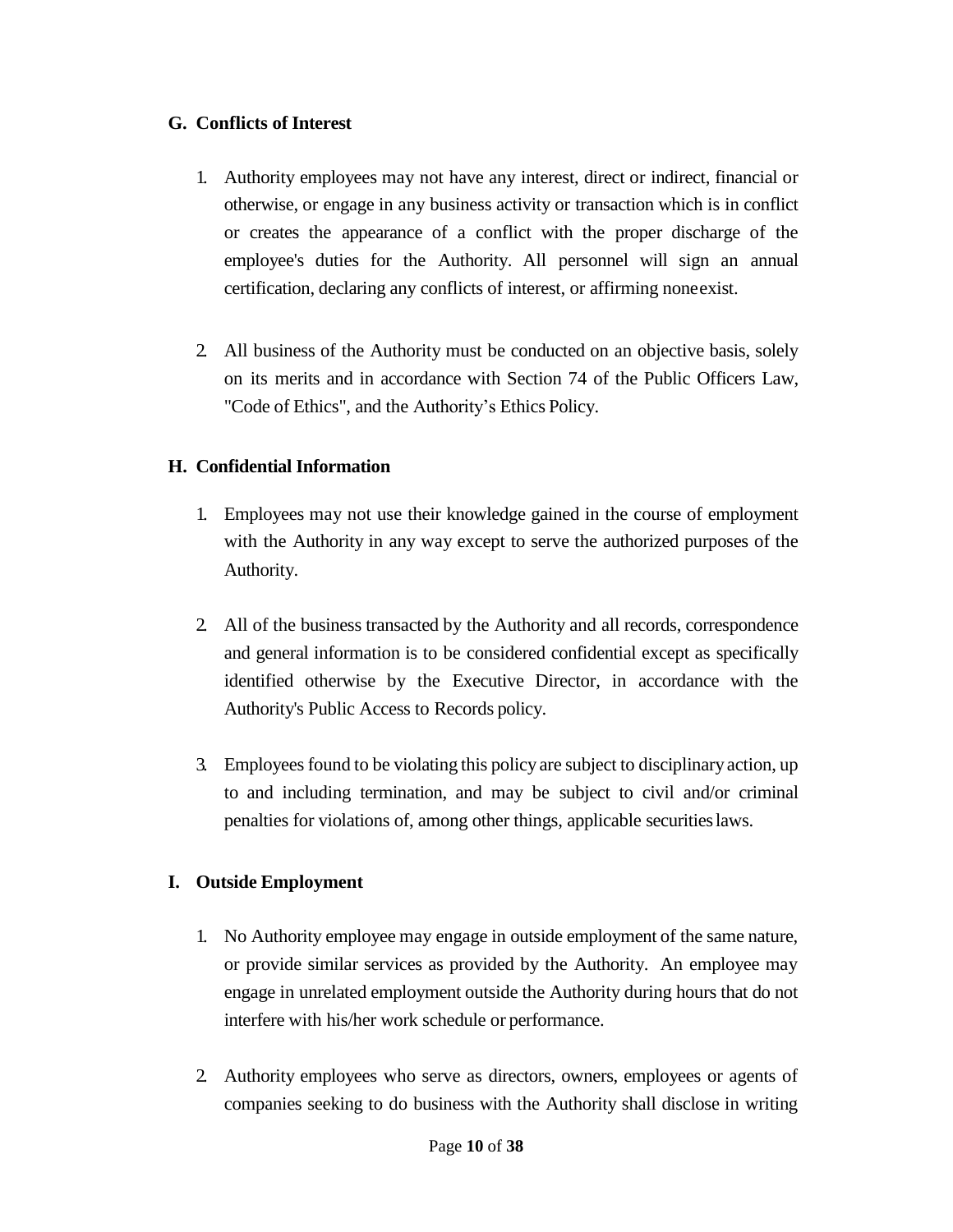such interest to the Executive Director, who shall determine whether a prohibited conflict exists. The Executive Director shall update and review such relationships on an annual basis.

3. This guideline does not apply to volunteer, civic and humanitarianorganizations.

#### <span id="page-10-0"></span>**J. Personal Conduct and Disciplinary Procedures**

- 1. Each Authority employee is expected to be aware of and personally exemplify the highest standards of professional, ethical and moral conduct.
- 2. Whether you are on duty or off, your conduct reflects on the Authority. You are, consequently, encouraged to observe the highest standards of professionalism at all times.
- 3. Types of behavior and conduct that the Authority considers inappropriate include, but are not limited to, the following:
	- a. Falsifying employment or other Authorityrecords
	- b. Violating the Authority's nondiscrimination and/or sexual harassment policy
	- c. Excessive absenteeism or tardiness
	- d. Excessive, unnecessary, or unauthorized use of supplies, particularly for personal purposes
	- e. Reporting to work intoxicated or under the influence of non-prescribed drugs, and illegal manufacture, possession, use, sale, distribution or transportation of drugs
	- f. Bringing or using alcoholic beverages, marijuana or any illegal drug on Authority property or using alcoholic beverages, marijuana or any illegal drug while engaged in Authoritybusiness
	- g. Fighting or using obscene, abusive, or threatening language orgestures
	- h. Theft of property
	- i. Possession of firearms on Authority premises or while on Authority business
	- j. Disregarding safety or securityregulations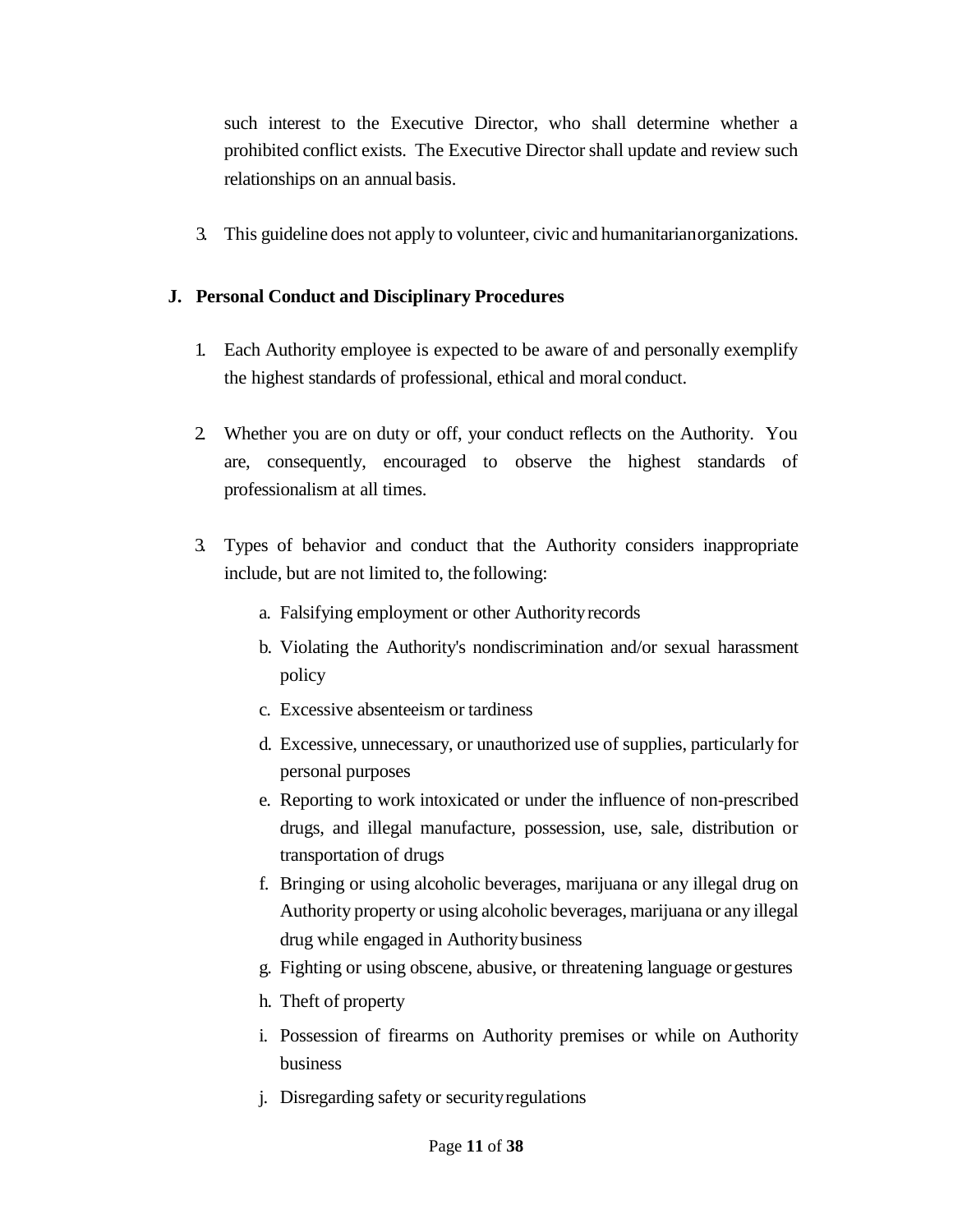- k. Insubordination
- l. Failing to maintain required confidentiality
- 4. Violations of the Authority's work rules, instances of unacceptable behavior or misconduct, or continued poor performance will generally be subject to progressive discipline. Progressive discipline means that employees will be assessed penalties that become increasingly severe each time an offense is repeated or a performance improvement is not forthcoming. However, some types of misconduct and/or job performance are so serious that they may result further discipline to include animmediate dismissal from employment.

#### <span id="page-11-0"></span>**K. Solicitations**

- 1. Solicitation or distribution of literature of any kind by or of Authority employees is not permitted during working time or in working areas. Employees who are not on working time, such as during meal periods, break time, or other nonworking time, may not solicit employees who are on working time. The intent of this prohibition is not to preclude supporting the fundraising efforts of adjudged community benefit organizations. All such proposed solicitations shall be approved, and conditions of approval detailed, by the soliciting employee'ssupervisor.
- 2. Non-employees are not permitted to solicit or distribute literature at any time on Authority property.

#### <span id="page-11-1"></span>**L. Personal Business and Use of AuthorityEquipment**

- 1. The Authority expects all of its employees to perform Authority work during their normal work hours. Employees are expected to use discretion with regard to incoming and outgoing personal calls and the carrying out of personal business during normal work hours.
- 2. Employee work areas, desks, lockers, and office equipment are provided by the Authority. The control of these areas and equipment remains with the Authority and the Authority reserves the right to enter these work spaces and monitor the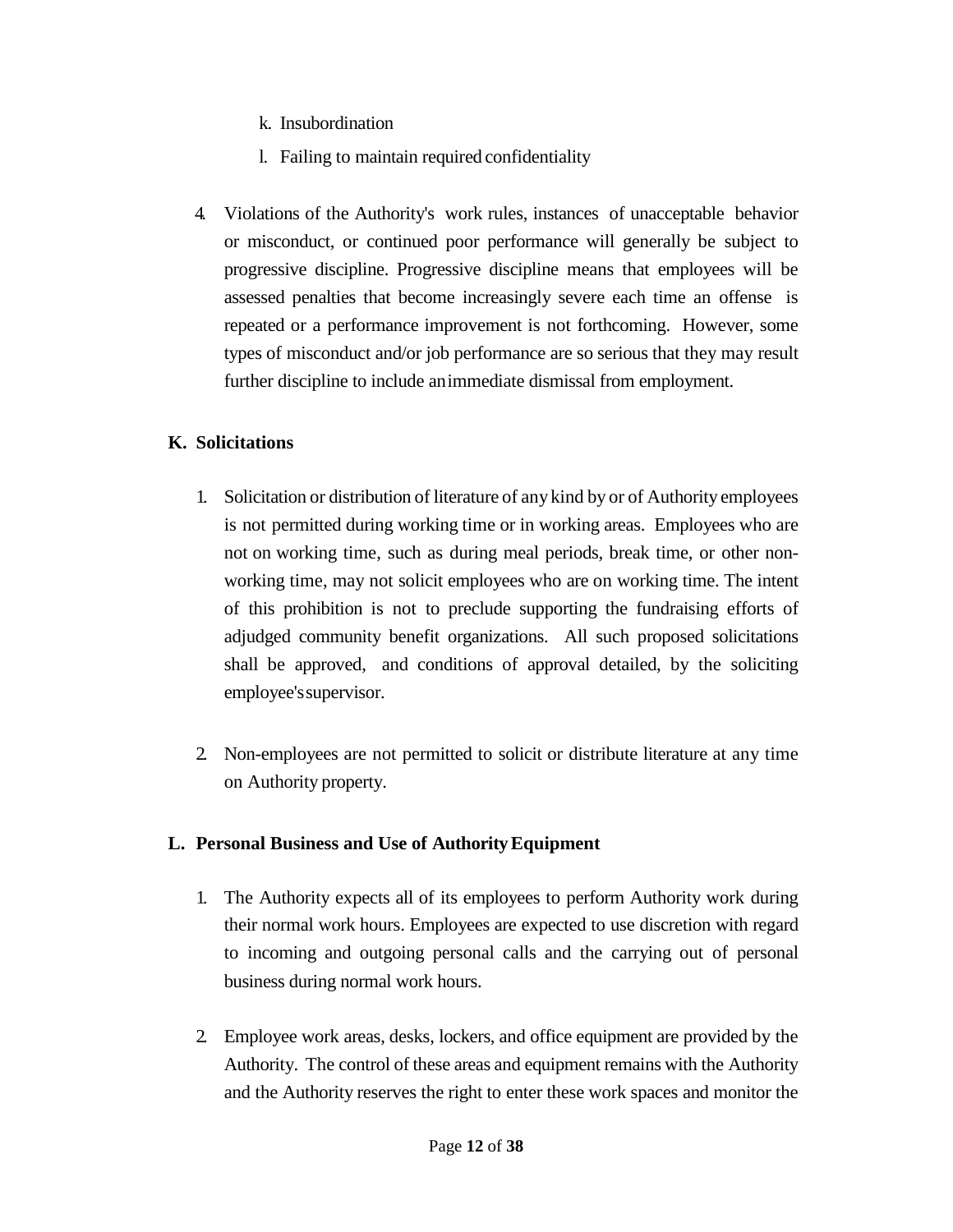use of other equipment when deemed appropriate.

- 3. The Authority's computer system provides e-mail capabilities. The system is subject to monitoring by the Authority and the use of electronic mail program amounts to employee consent of such monitoring. Employees using Authority computers may, from time to time, find it necessary to use a password to protect confidential material. When a confidential password is used, itmust also be given to the employee's supervisor as needed. The Authority's computer system is governed by the Authority's Information Technology and Security Policy and associated IT procedures.
- 4. The Authority also reserves the right to open all mail delivered to the Authority; therefore, employees are encouraged to have personal mail delivered to their homes.
- 5. Personal use of Authority equipment or supplies, including, but not limited to, copying machines, fax machines, computers, and office supplies, is generally prohibited. The intent of this policy is not to preclude reasonable use of such equipment bythe employee when the employee's supervisor shall determine that such use is in the interest of the Authority given specific circumstances. Use of Authority equipment or supplies for outside employment is strictly prohibited.
- 6. Personal use of Authority automobiles and other equipment is prohibited.

## <span id="page-12-0"></span>**M. Safety and Wellness**

Providing you with safe working conditions is a primary concern of the Authority. To this end, the Authority makes every effort to comply with relevant Federal and State Occupational Health and Safety Laws, but the prevention of injuries and accidents cannot be accomplished without the continuous sincere effort of all employees. We encourage you to be constantly on the alert for incidents of human error and mechanical failure. Report any condition or employee practice that is likely to cause an accident to your supervisor immediately. For more information regarding safety and health, refer to the Health and Safety manual located on the Authority website.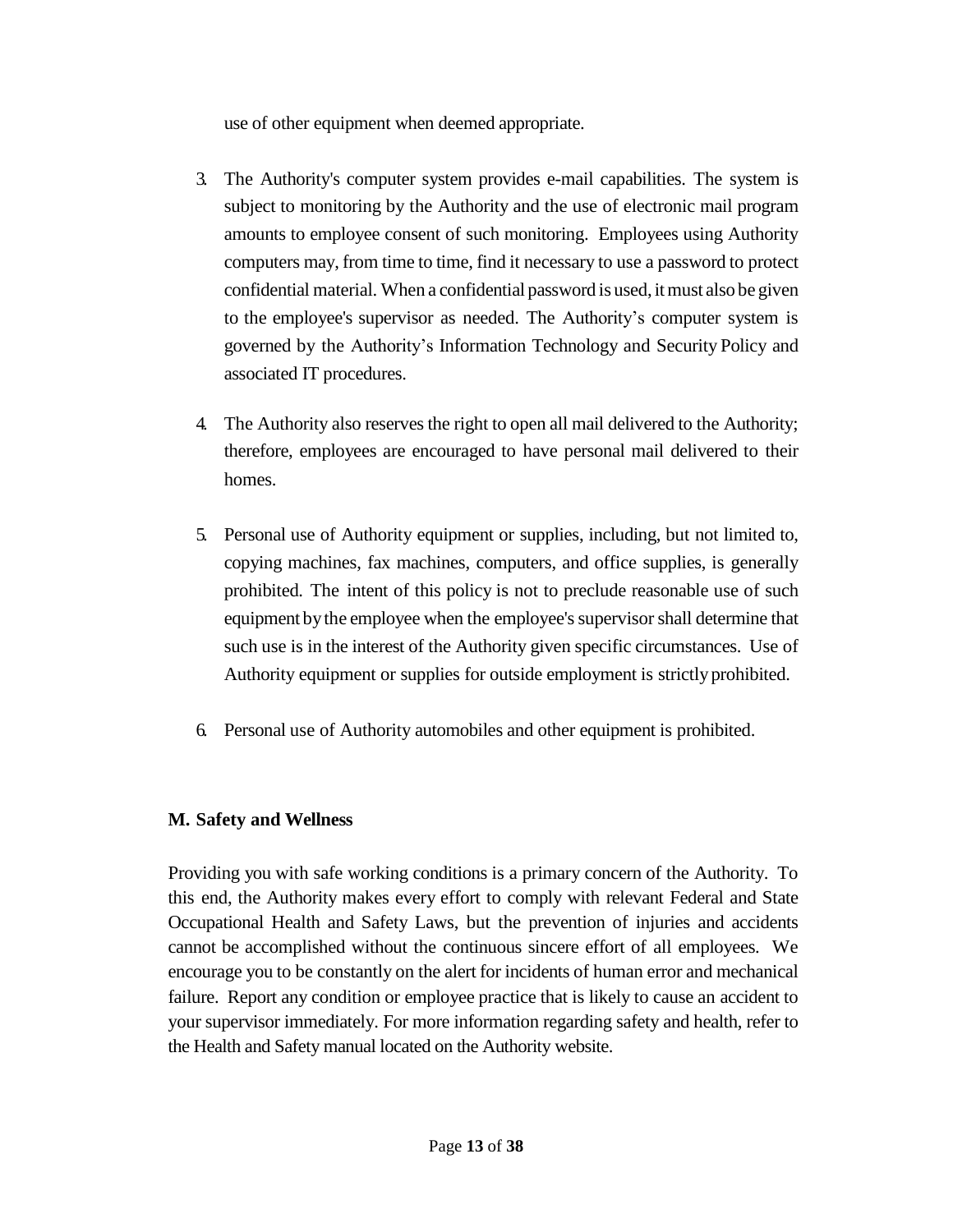#### <span id="page-13-0"></span>**N. Workplace Violence Prevention Program**

The Authority is a New York State public benefit corporation and therefore, is required to follow NYCRP Part 800.6 Workplace Violence Prevention regulations. The requirements of the regulation mandates annual training for all employees at time of hire and annually thereafter of what workplace violence is, conduct a risk evaluation to identify possible danger before they happen and provide a written workplace violence prevention program for employee review. For more information regarding the Authority's Workplace Violence Prevention Program, refer to the program details in the Authority's Health & Safety Manual.

#### <span id="page-13-1"></span>**O. Smoking Policy**

The purpose of this policy is to establish guidelines whereby the Authority provides a smoke-free work environment for our employees and complies with all federal and state indoor Clean Air Acts. This policy applies to all employees, vendors, visitors and contractors. Any use of tobacco must be 25 foot away from Authority buildings.

- 1. Discipline: All employees share in the responsibility for adhering to and enforcing the Smoking Policy. In all cases, the right of the non-smoker to protect his/her health and comfort will take precedence over an employee desiring to smoke. Employees who violate this policy may receive a written safety violation notice and may be disciplined, up to and including termination of employment, based on the severity of the violation.
- 2. Employee Assistance: The Authority provides an Employee Assistance Program for its employees. This program includes assistance with smoking cessation. In addition, community-based programs are available and the Authority will assist any interested employees (Reference Personnel Policy Section 2.E., Employee Assistance Program).

## <span id="page-13-2"></span>**P. Tape Recording Policy**

The Authority prohibits its employees from secretly recording or directing others to secretly record, by audio or video tape or other electronic means, discussions or meeting between or among employees, vendors, visitors and contractors while on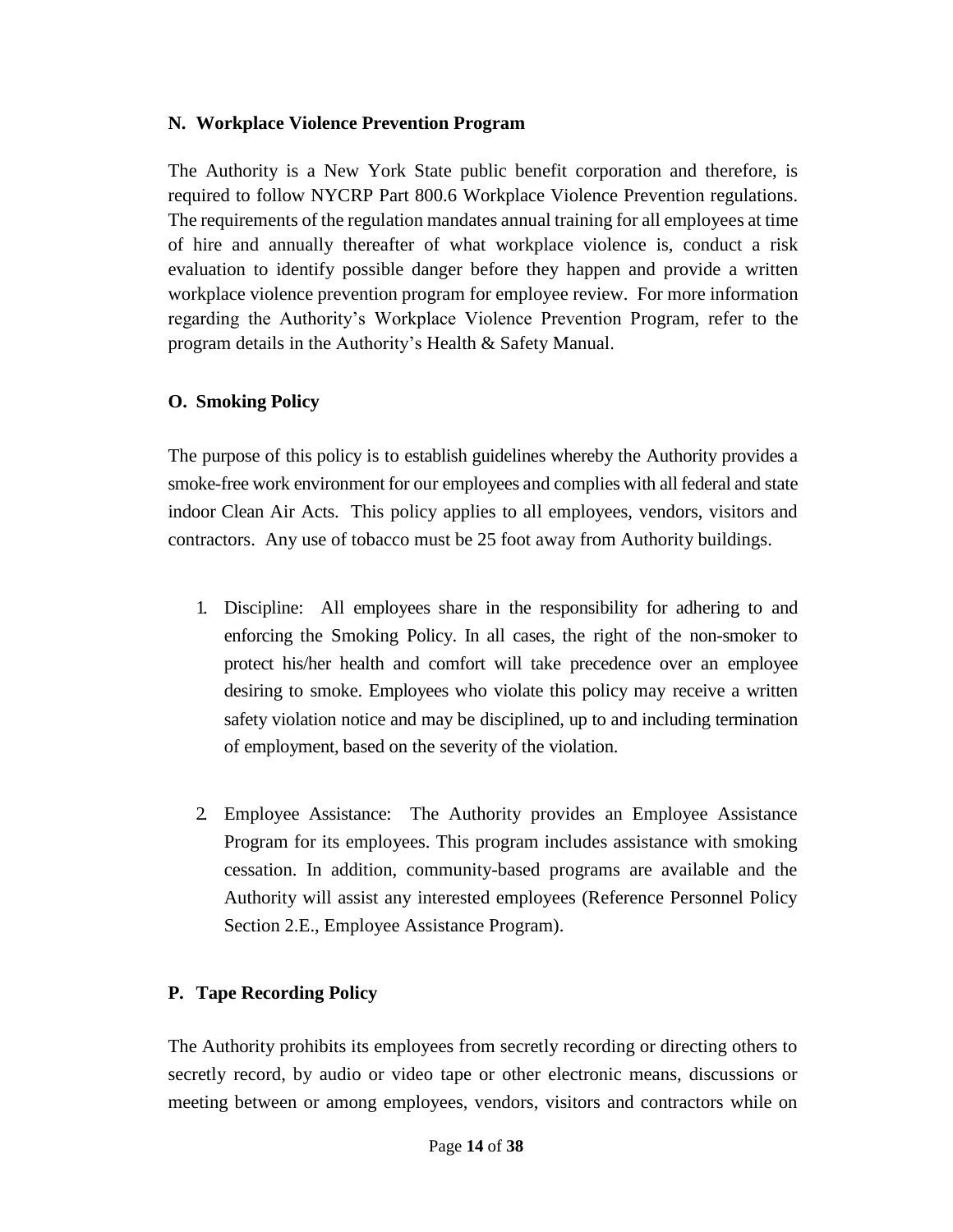Authority premises, and/or between or among employees while outside the Authority on Authority business without the prior express written approval by the Executive Director. Anyone violating this policy will be disciplined up to and including termination from employment.

## <span id="page-14-0"></span>**Q. Nursing Mothers Policy**

The Authority will provide a reasonable amount of break time to accommodate a female employee's need to express breast milk for the employee's infant child. The break time should, if possible, be taken concurrently with other break periods already provided. The Authority will also make a reasonable effort to provide the employee with the use of a room or other location in close proximity to the employee's work area, for the employee to express milk in private.

Employees should notify their supervisor, or a member of Human Resources to request time to express breast milk under this policy. The Authority reserves the right to delay or postpone an employee's request for a lactation break by up to 30 minutes if the additional break time will seriously disrupt operations and in accordance with applicable law.

No provision of this policy applies or is enforced if it conflicts with or is superseded by any requirement or prohibition contained in a federal, state or local law or regulation. Anyone with knowledge of such a conflict or potential conflict should contact Human Resources.

## <span id="page-14-1"></span>**R. Telecommuting Policy**

The Authority has a Telecommuting policy which establishes guidelines for telecommuting arrangements for employees. Telecommuting arrangements are not a right or entitlement of employment; they are discretionary and subject to operational needs. Telecommuting arrangements can be rescinded at any time with appropriate notice. There is no appeals process when a telecommuting arrangement has been denied or rescinded.

Telecommuting allows employees to work at home, on the road or in a satellite location for all or part of their workweek. The Authority considers telecommuting to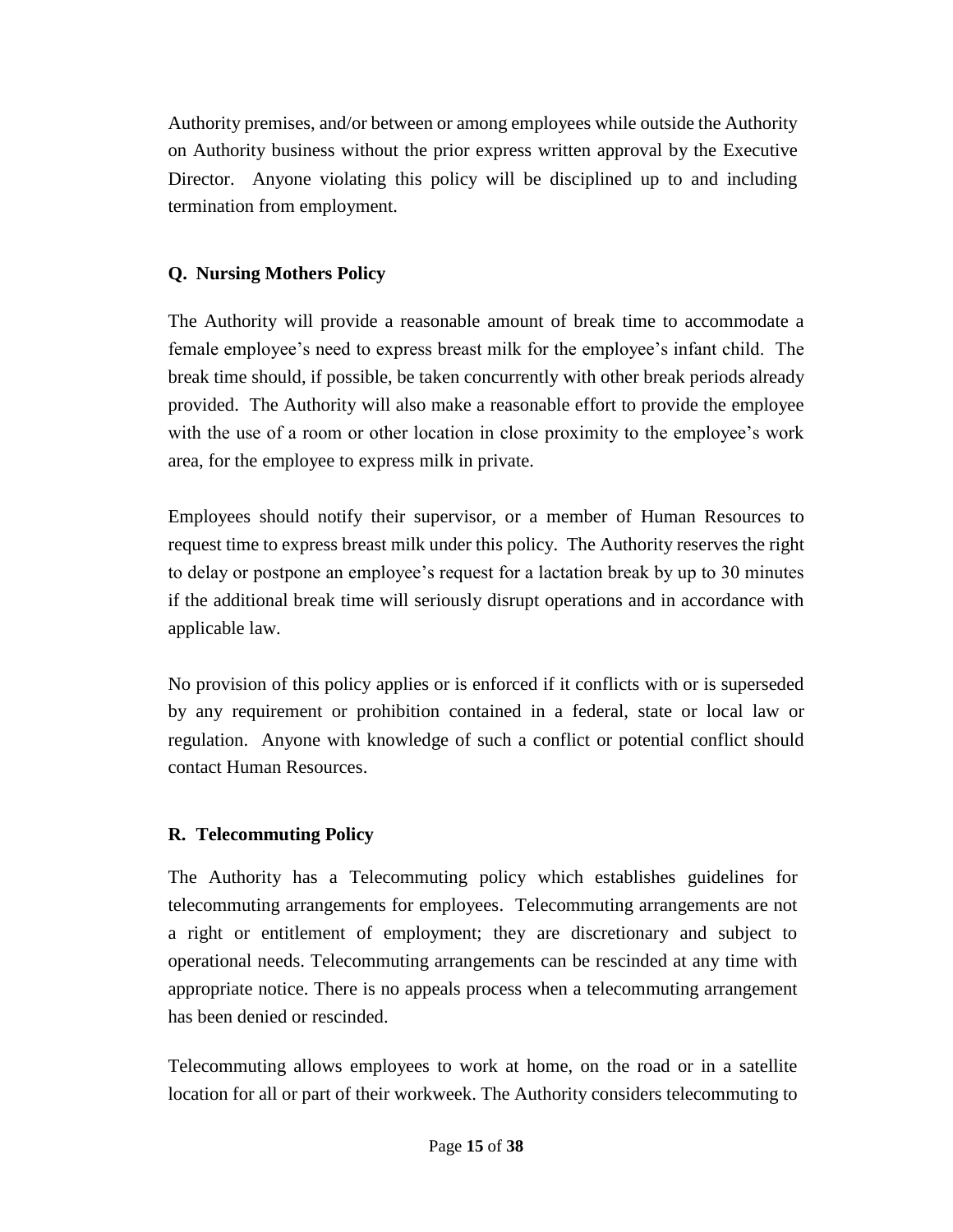be a viable, flexible work option when both the employee and the job are suited to such an arrangement. Telecommuting may be appropriate for some employees and jobs, but not for others. Telecommuting is not an entitlement, it is not an Authoritywide benefit, and it in no way changes the terms and conditions of employment between the employee and the Authority. It is important to note that Telecommuting approved on a one-off or otherwise irregular basis is not a telecommuting arrangement as defined under the policy.

Telecommuting arrangements require the initial and ongoing approval of the employee's Division Director, Human Resources, and the Executive Director. For more information regarding the policy, refer to the program on the Authority website.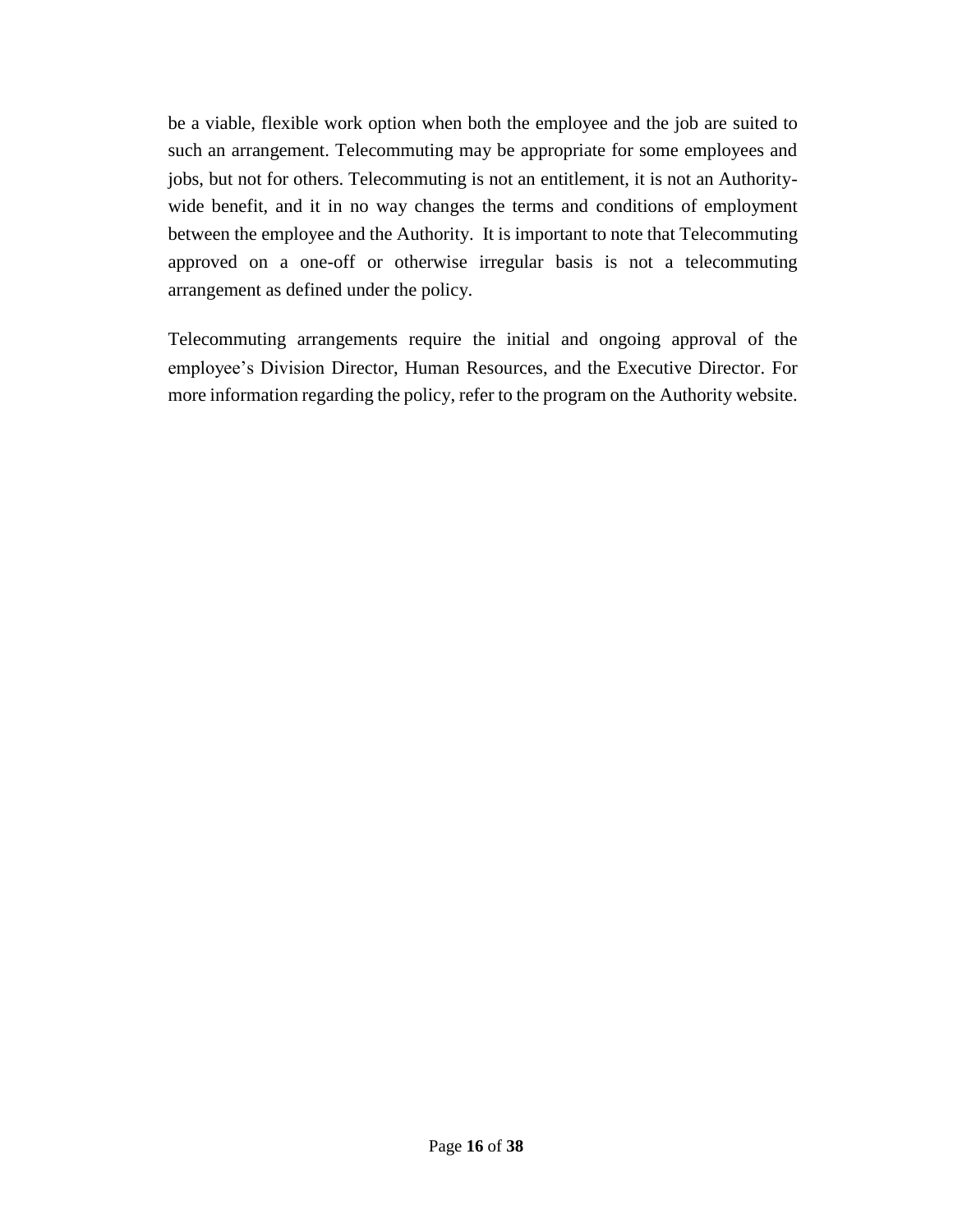#### <span id="page-16-0"></span>**SECTION 3 - COMPENSATION POLICIES**

#### <span id="page-16-1"></span>**A. Salary Administration Definitions**

- 1. Employees
	- a. **Regular**  Any employee who is regularly scheduled to work 30 hours or more per week. Regular employees are eligible for the benefits detailed by Section 4.
	- b. **Temporary**  Any employee who is hired for a special project or period of time and works fewer than 12 months or less than 1,560 hours, in any fiscal year.

Temporary employees are not eligible for benefits as described in Section 4, except for optional benefits on a case-by-case basis and participation in the New York State Employees' Retirement System. Temporary employees receive workers' compensation as mandated by law. Temporary employees working a minimum of 20 hours per week receive short term disability coverage.

- c. **Workers provided by a third party contractor, or a consultant who is retained as an independent contractor** by the Authority, are not covered under these Personnel Policies.
- 2. Orientation Period
	- a. Newly hired employees will have a 180 calendar-day orientation period. The orientation period provides both the employee and the Authority an opportunity to get to know one another. At the end of the period, the employee will receive a review by his/her supervisor.
	- b. Successful completion of the orientation period should not be construed as creating a contract guaranteeing any special privileges.
- 3. Basic Work Week
	- a. Each work week begins Sunday and ends Saturday midnight, and is considered individually. Work schedules are as established by management. Standard work days can be changed from time to time by management to meet changing operating requirements.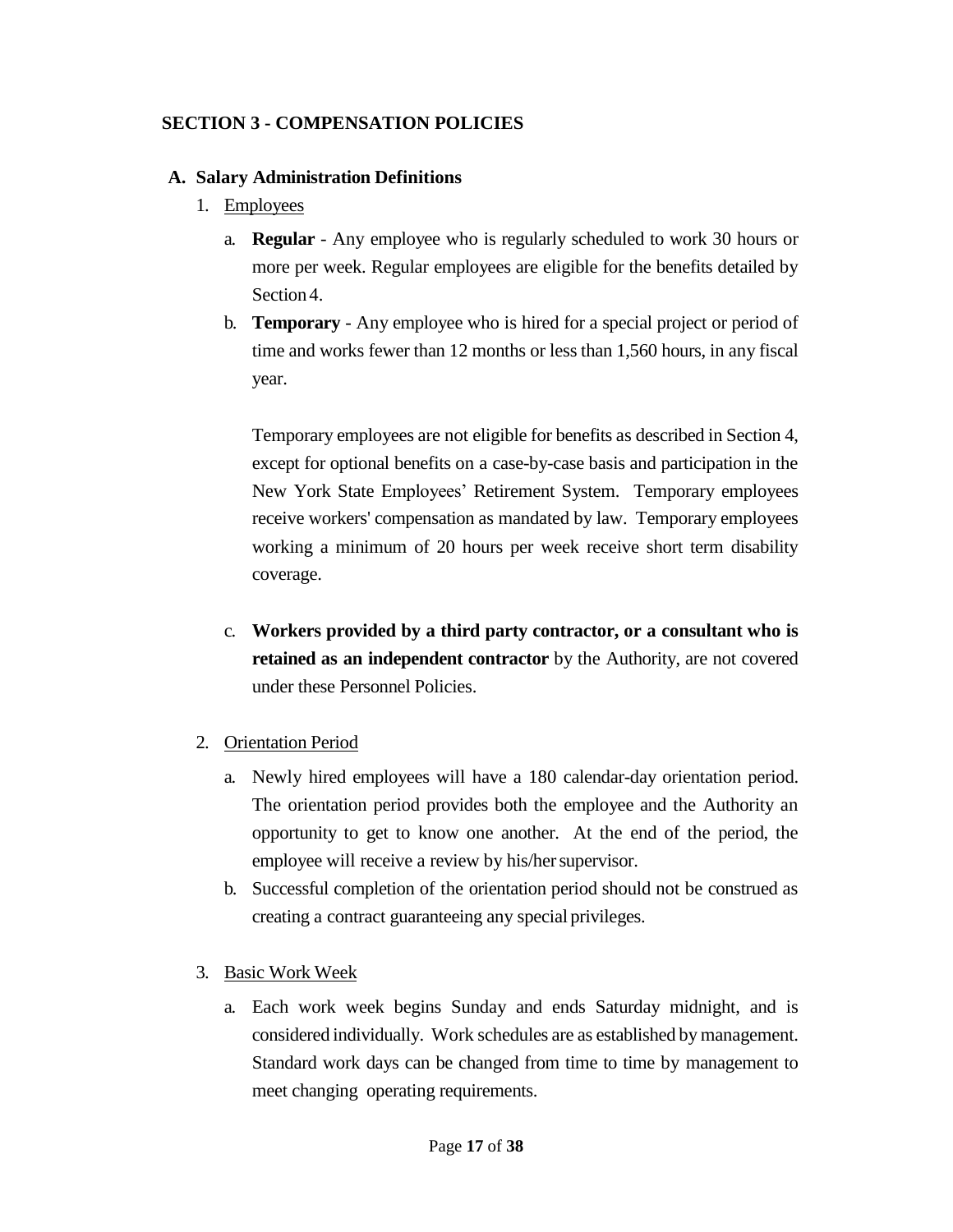#### 4. Base Salary

- a. Base salary is compensation regularly paid to each employee as remuneration for work performed. Base salary does not include overtime pay.
- 5. Employee Status and Overtime Pay
	- a. Exempt Exempt employees are those employees whose duties meet the standards for exemption from the U.S. Fair Labor Standards Act(FLSA), the New York Labor Law and the implementing regulations, including the exemptions for executive (managerial and supervisory), administrative, and professional employees, and computer-related occupations. Exempt employees do not receive overtime compensation for hours worked in excess of 40 hours in a work week.
	- b. Non-Exempt Non-Exempt employees are those employees covered by the minimum wage and overtime provisions of the Fair Labor Standards Act (FLSA) and the New York Labor Law, and include all non-salaried (hourly) workers and those salaried employees whose duties do not meet the standards for the statutory exemptions. Non-exempt employees, who work more than 40 hours in a work week, will receive compensation at the rate of 1 and ½ times their regular hourly rate for all hours worked in excess of 40 in awork week.
	- c. Overtime hours should be approved in advance by the Division Director or Supervisor.
	- d. Solely for overtime pay purposes, hours worked include designated holidays, vacation, personal and sick leave hours.
	- e. Employees will be informed of their status at the time of hire and when a change occurs due to a promotion ortransfer.
- 6. Call In Pay

Any regular, full-time, permanent, hourly employee who is called in to work unscheduled hours shall be paid a minimum of two (2) hours pay.

7. On Call Pay

Any regular, full-time, permanent, hourly employee who is on call to work unscheduled hours shall be paid a weekly stipend for the on-call period. The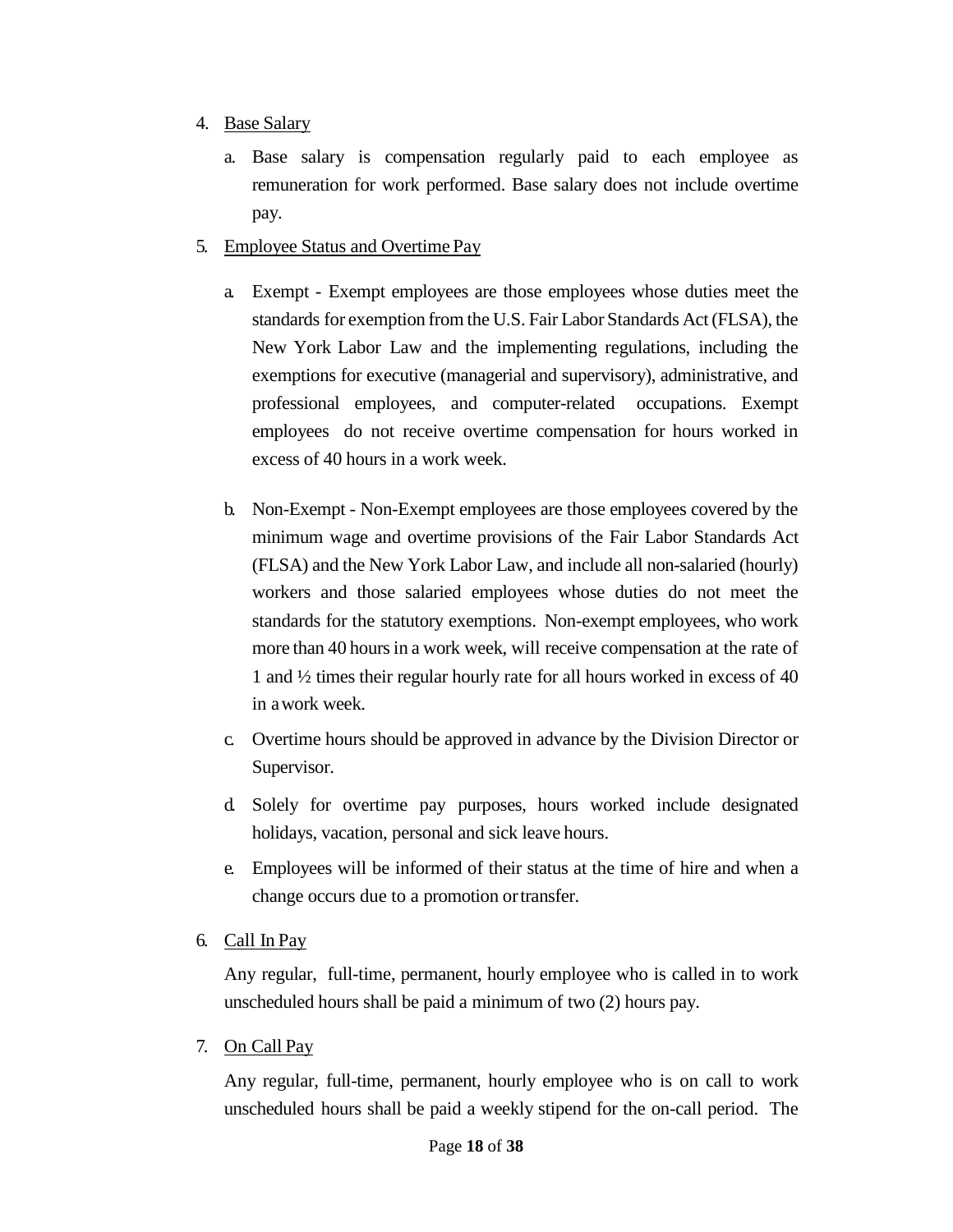amount of such stipends shall be established by the Authority on an annual basis.

## <span id="page-18-0"></span>**B. Longevity Incentive Pay**

Any regular, full time, hourly or salaried employee shall be eligible for a single nonrecurring payment upon completion of five, ten, fifteen, twenty and twenty-five years of continuous service with the Authority. The amount of the longevity incentive shall be as follows:

| <b>Years of</b> | <b>Dollar Amount</b> |  |
|-----------------|----------------------|--|
| <b>Service:</b> |                      |  |
| 5               | \$500                |  |
| 10              | \$1,000              |  |
| 15              | \$1,500              |  |
| 20              | \$2,000              |  |
| 25              | \$2,000              |  |

The payment shall be issued upon the anniversary day of the employment with the Authority or the next payday, to be determined by Finance.

The payment shall not be incorporated in the annual salary, but shall be a one-time payment.

The payment may be withheld by the Executive Director for issues of performance or just cause.

## <span id="page-18-1"></span>**C. Salary Administration Policy**

1. Job Description

a. All positions have a written job description. Employees receive a copy of their job description at the time of hire and when a change occurs due to a promotion or transfer.

2. Salaries and Wages

a. Newly hired employees will start at a competitive rate commensurate with their job function and experience.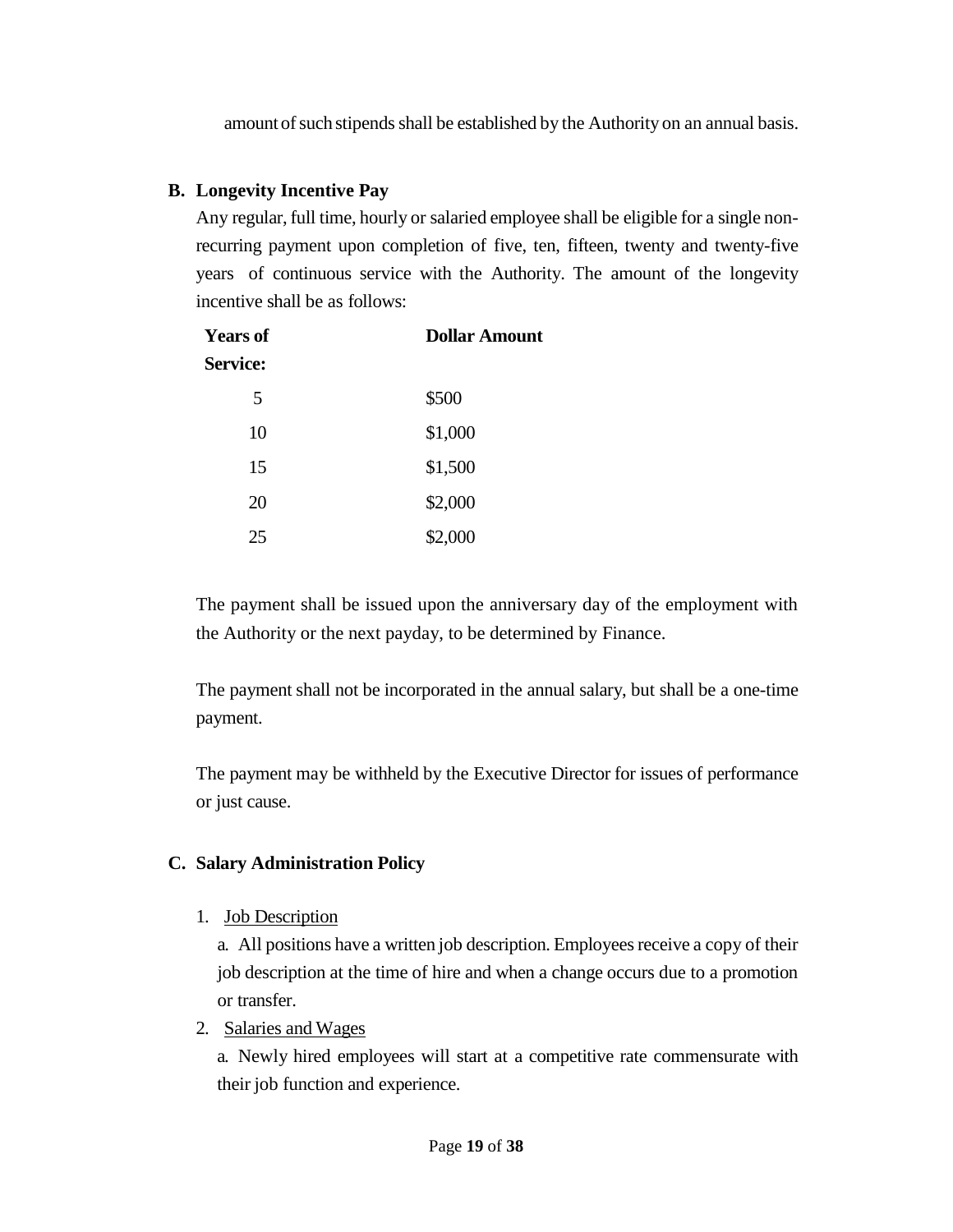b. Salaries and wages will be reviewed periodically to determine overall competitiveness.

c. As needed, reviews will compare the Authority's salaries with available resources such as private industry, state, county, and city salary ranges, and job descriptions.

#### 3. Performance Appraisal

To ensure that you perform your job to the best of your abilities, it is important that you be recognized for good performance and that you receive appropriate suggestions for improvement when necessary. Consistent with this goal, your performance will be evaluated by your supervisor on an ongoing basis. You will also receive periodic written evaluations of your performance. Such evaluations will normally occur at the completion of the Orientation Period, and annually thereafter.

Annual evaluations will become the basis for annual salary adjustments. Your Supervisor will develop a schedule each year for completion of your annual evaluation.

In addition, if you are promoted or transferred to a new position, your performance may be evaluated in writing after you have been in your new job for ninety days.

All written performance reviews will be based on your overall performance in relation to your job responsibilities and will also take into account your conduct, demeanor, and record of attendance.

In addition to the regular performance evaluations described above, special written performance evaluations may be conducted by your supervisor at any time to advise you of the existence of performance or disciplinary problems. Completed performance review forms will be maintained in a confidential employee file.

#### 4. Annual Adjustment Pool

An annual adjustment pool system has been established for all employees. Each fiscal year, prior to April 1, the pool shall be reviewed by management and the Board to determine if an annual adjustment should be implemented based on cost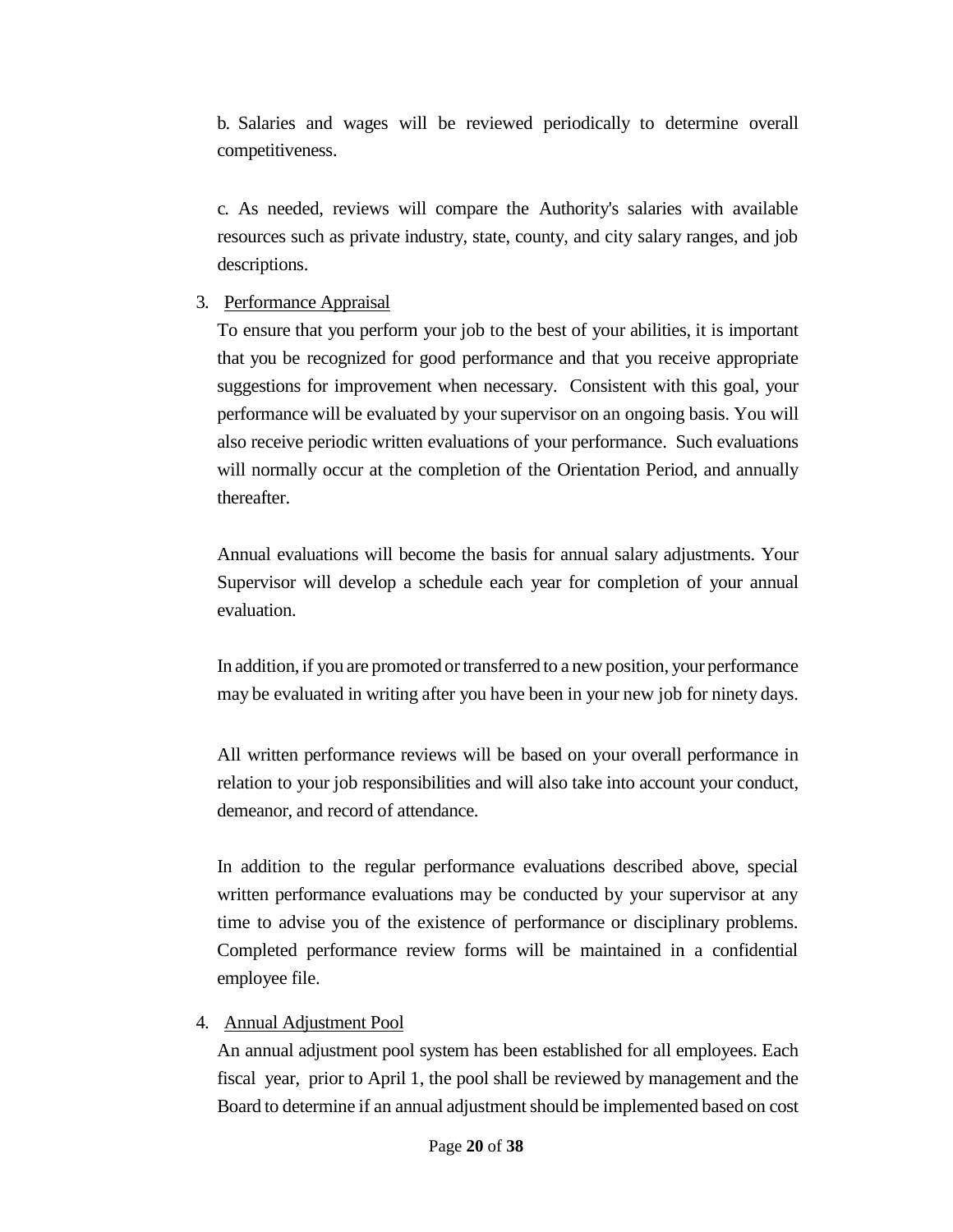of living, wage comparability and other factors. Any such adjustments will be made as part of the annual budget adoption process. The total of all pay adjustments shall not exceed the pool established in a given year.

On the first pay period on or after April 1 of each year, all employees may be eligible for a pay adjustment, subject to the following conditions:

- a. The employee must have worked for six (6) months in afull-time, capacity.
- b. The employee must have a satisfactory performance appraisal for thecurrent rating period.
- c. The employees' immediate supervisor must recommend the employee for such adjustment, which must be approved by the appropriate Manager and Executive Director. Individual performance is the key criterion in determining increases in an employee's pay.

## 5. Executive Director Compensation

**Executive Director** – The Governance Committee recommends and submits to the Board for review and approval (may be subject to an employment contract).

## 6. Promotions, Change of Title and Organizational Changes

- a. The Executive Director submits to the Governance Committee and/or Finance and Budget Committee recommendations with supporting documentation, if required by the Authority's By-Laws.
- b. Upon Committee approval, recommended action(s) are submitted to the Board for approval, if required.
- c. When a regular, full-time, hourly employee is promoted to a new position, he/she will advance to a pay rate that is equal to or greater than the rate in the previous position.
- 7. Salary Advances

Employee salary advances are not permitted.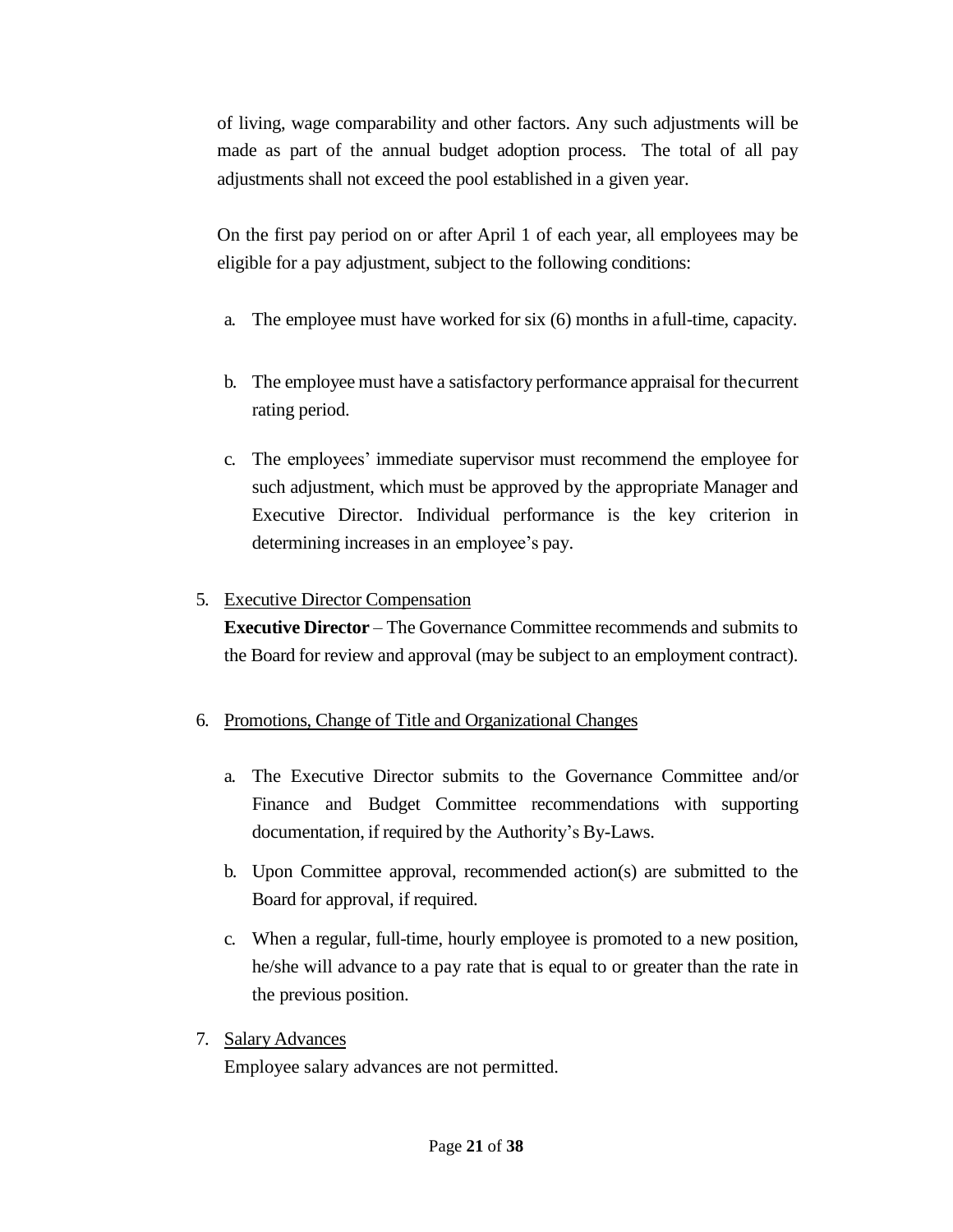## 8. Employee Garnishments

- a. The Authority complies with employee wage garnishment and levynotices.
- b. The employee's employment position is not jeopardized as a result of a garnishment or levy.

## <span id="page-21-0"></span>**D. Employee Payroll**

a. The Authority requests all newly hired employees to enroll in direct deposit for payroll purposes. The Authority will provide, by email, an electronic copy of payroll and deductions to each employee for each payrollperiod.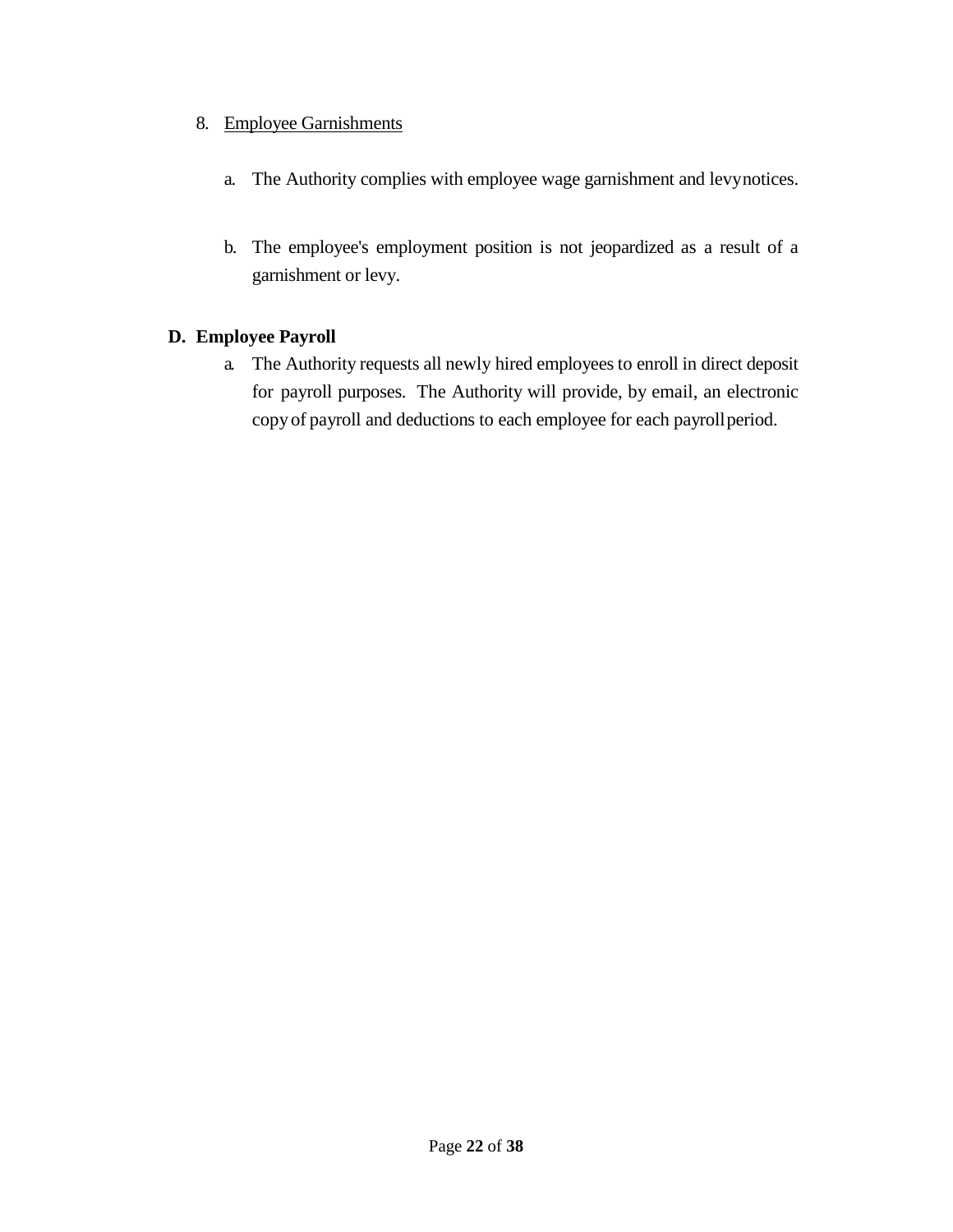#### <span id="page-22-0"></span>**SECTION 4 - BENEFITS**

#### <span id="page-22-1"></span>**A. Benefit Policies**

Benefit policies are established for the health and welfare of Authority employees. All regular employees receive benefits. Some benefits are the same for all employees. Some are accrued based upon hours worked or length of service.

This Section contains a brief description of the various benefits provided to eligible employees by the Authority. For the actual descriptions of the benefits available, reference must be made to the individual benefit plans. Where benefits are governed by formal plan documents or master policies, the exact terms of the plans or policies will govern. The Authority has discretionary authority to construe all benefit plans and policies and the provisions of this Personnel Policy, including discretionary authority to interpret any disputed provisions and to resolve all issues that arise under such plans and policies.

The Authority has no plans at this time to discontinue its current benefit plans and policies. However, the Authority expressly reserves the unqualified right, by action of the Board of Directors, to modify, amend or terminate any plan or policy at any time and for any reason, including changes that may increase the contributions required for employees and/or retired employees for a benefit beyond the levels stated in this Personnel Policy and/or the benefit plans and policies.

Retirement does not confer upon any person any irrevocable right to continued benefits under any Plan or policy of the Authority. The Authority makes no promise to continue any particular benefits in the future and rights to future benefits do not vest.

#### <span id="page-22-2"></span>**B. Medical**

The Authority currently provides medical insurance plans to eligible Authority employees and their spouses and dependent children (collectively, "dependents"). Effective January 1, 2016, employees will continue to contribute a fixed amount of employee contribution as established annually by the Governance Committee of the Authority Board.

An employee who opts NOT to participate in the Authority's medical insurance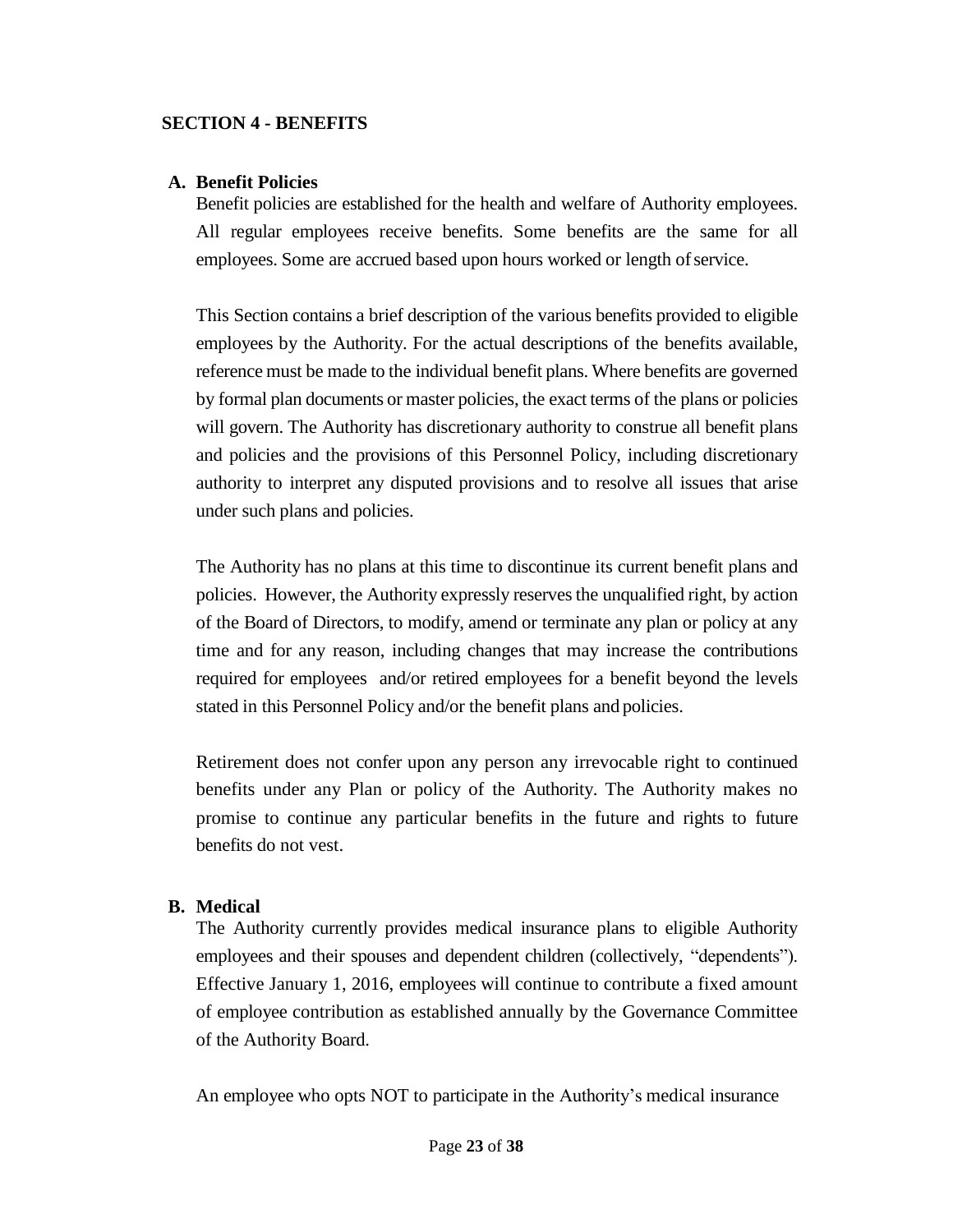plan before the beginning of the year will receive an additional cash stipend. The amount of the stipend will be established annually by the Governance Committee of the Authority Board, and is paid over the course of the year, as part of the employee taxable compensation.

The Authority intends this to be a benefit for an employee who has coverage from another source. The employee will be required to provide proof of alternative coverage to be eligible to receive the stipend. The stipend will stop if the employee chooses to enroll in the plan part way through the year, (assuming this enrollment is permitted by the plan).

A retiring employee may choose to continue medical coverage if they are employed by the Development Authority of the North Country, at the time of retirement and meet one of the following conditions: 1) employees who have retired prior to April 1, 2008, must have a minimum of ten (10) years of service; 2) current active employees hired prior to April 1, 2008, must have a minimum of fifteen (15) years of service; 3) employees hired after April 1, 2008, must have a minimum of twenty (20) years of service. When the retiree reaches age 65, Medicare will provide primary coverage, except as otherwise required bylaw. The Authoritymay elect to provide an alternative supplemental insurance plan.

Effective January 1, 2016, the rate of retired employees' individual coverage contributions will be established as a fixed amount of contribution as established by the Governance Committee of the Authority Board. If family coverage is elected instead, the Authority will pay for such costs up to the dollar amount provided for individual coverage.

A retiring employee must be a member of the Authority's health insurance plan to continue coverage. If an employee is participating in the "stipend medical insurance alternative", the employee must enroll in the Authority's health insurance plan during the enrollment period prior to the anticipated year of retirement.

If a retired employee does not satisfy the requirements, medical coverage for both the retired employee and any dependents who had medical coverage will terminate at retirement. Both the retired employee and dependents will have the right to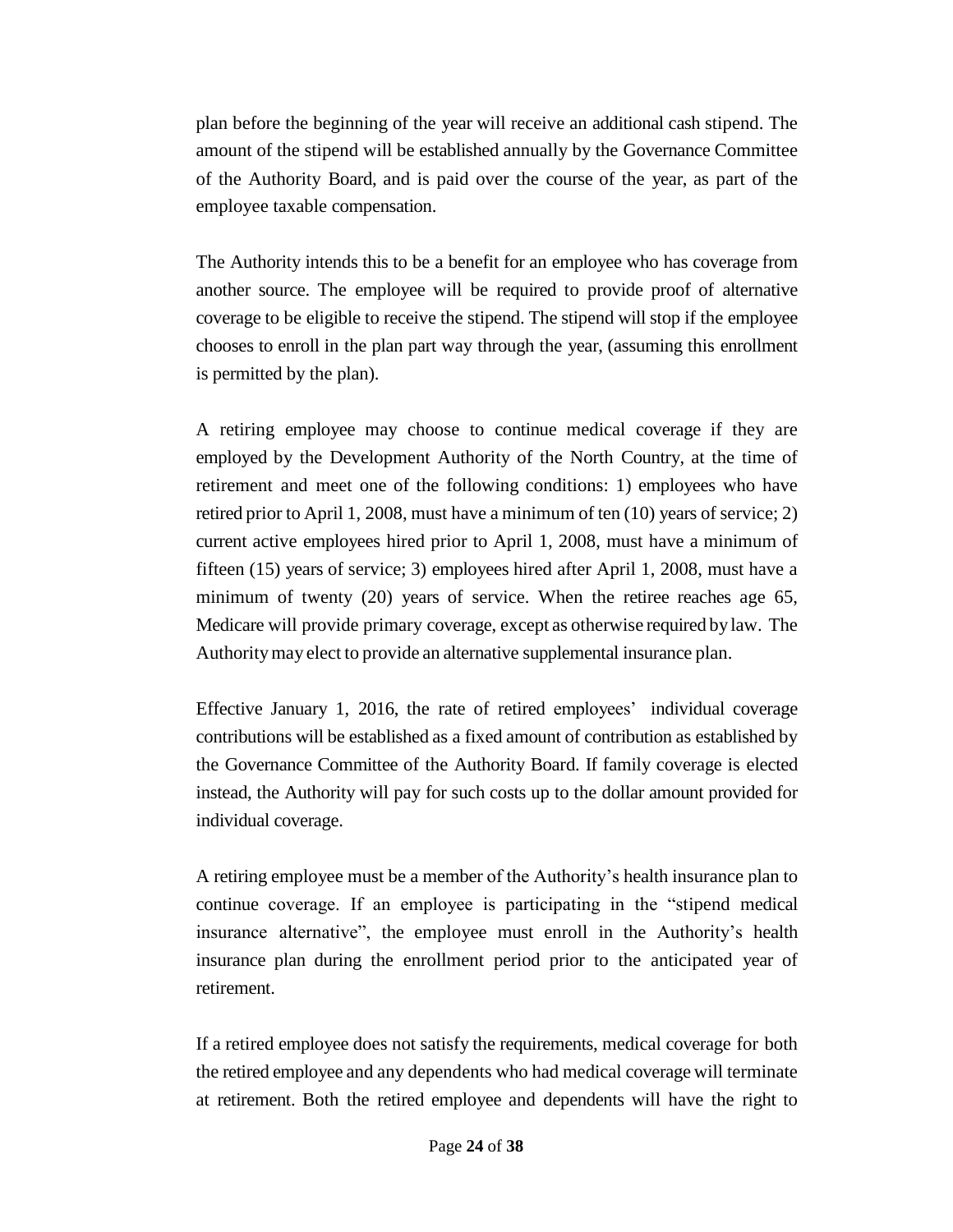continue coverage for a period of time at their own expense under the "COBRA" rules.

The Consolidated Omnibus Budget Reconciliation Act of 1986, as amended ("COBRA"), requires that previously covered employees and dependents who are considered "qualified beneficiaries" have the opportunity to elect continuing coverage under the medical plan for a specified period, at their own expense, when coverage would otherwise end due to an employee's termination of employment (or reduction in hours of employment). In addition, dependents that are qualified beneficiaries have the right to elect COBRA coverage upon the occurrence of certain other events that are "qualifying events" under the COBRArules.

## <span id="page-24-0"></span>**C. Workers Compensation**

Employees suffering an injury or illness on the job are eligible for Workers' Compensation Benefits. All payments made by the Authority's insurance carrier for wage reimbursements will be received at the Administrative Office of the NYS Insurance Fund and forwarded to the employee.

The day of occurrence (Day 0) of the injury/illness, where the employee is required to obtain medical attention, will be considered a full day of regular employment at the employee's usual wage rate. Time lost due to the injury/illness on the day of occurrence will not be charged against accrued sick time.

For the next seven calendar days (Days 1-7), the employee may utilize accrued sick time for the number of regularly scheduled hours of work lost due to the injury/illness. The employee may not claim sick time in excess of the amount accrued.

After seven calendar days, Workers' Compensation benefits become payable to the employee. The employee will not receive compensation from the Authority while eligible for such benefits.

For injuries/illnesses which require the employee to remain away from work for more than fifteen calendar days, Workers' Compensation will begin to pay benefits for wages during the first seven calendar days. Such retroactive benefits will be returned to the Authorityby the employee. In return, the Authoritywill reinstate the employee's accrued sick time on a proratebasis.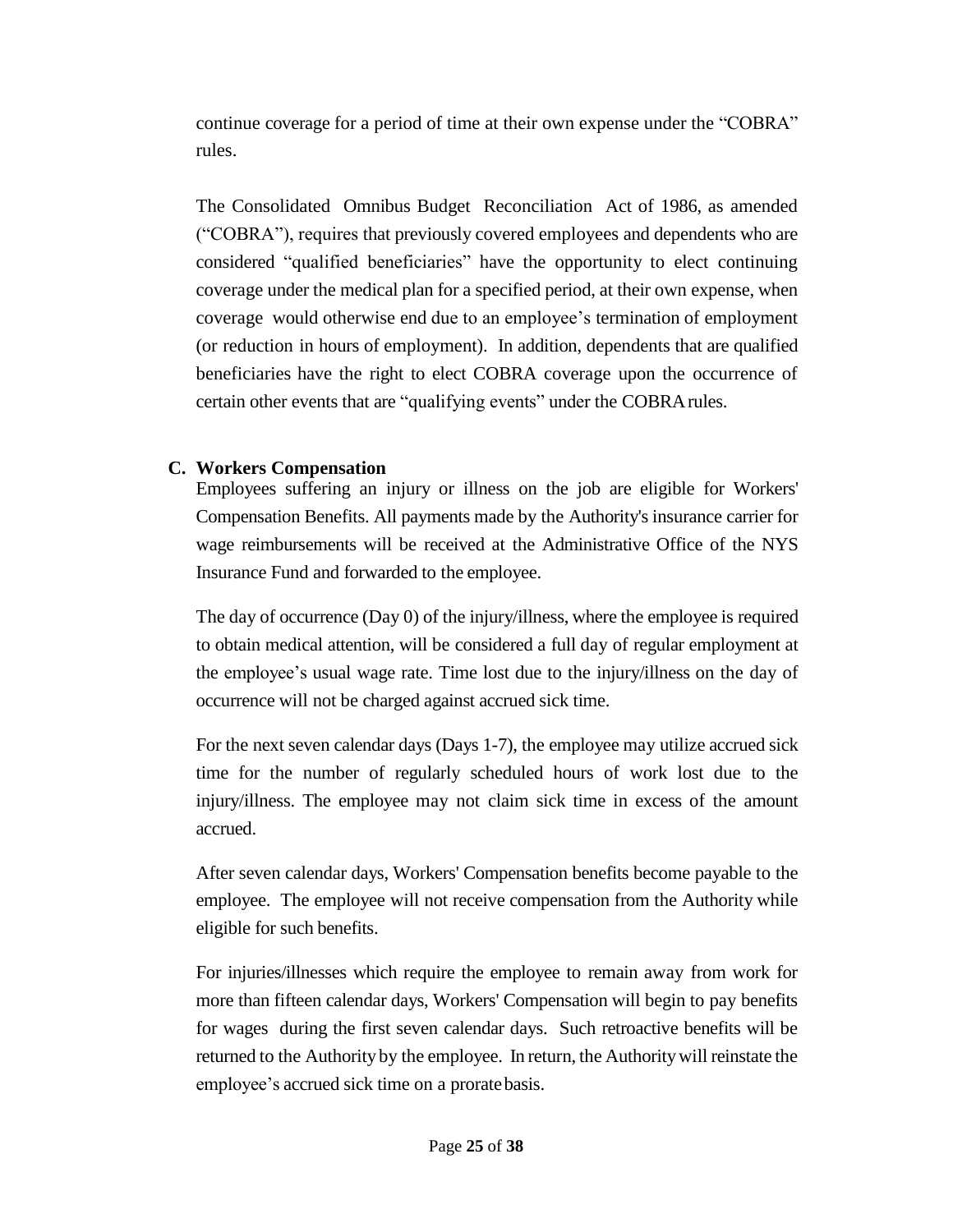Employees will continue to accrue vacation and sick time during the first seven calendar days of time lost due to injury/illness. Accrual of paid leave will terminate on the eighth calendar day and will be resumed upon the employee's return to work.

For purposes of retirement, the employee will not be considered to be on the Authority payroll while receiving Workers' Compensation benefits. During that time, no contributions will be made on behalf of the employee nor will time of service be credited.

Once an employee has received Workers' Compensation benefits for 30 days, the employee will become responsible for remitting to the Authority their portion of payments for participatory benefits sponsored by the Authority (e.g. Health Insurance).

Alternative or limited duty may be provided by the Authority, as available and/or appropriate, to employees able to return to work on such a basis.

#### <span id="page-25-0"></span>**D. Retirement Plan (New York State Pension)**

The Authority participates in the New York State Employees' Retirement System. In addition, the Authority has elected to provide additional credit toward retirement through an Allowance for Unused Sick Leave [RSSL Sec.41(j)].

Participation by Authority employees is required under Article 15 of the Retirement and Social Security Law of New YorkState.

#### <span id="page-25-1"></span>**E. New York State Deferred Compensation Plan (Optional)**

The Authority participates in this optional plan. The New York State Deferred Compensation Plan provides employees with additional retirement savings and investment opportunities. Contributions to the Deferred Compensation Plan are on a pre- tax basis, and the earnings in employee accounts are tax deferred.

#### <span id="page-25-2"></span>**F. Section 125 Flexible Benefits Plan (Optional)**

The Authority participates in this optional plan which allows each employee to establish a pre-tax account to fund: (1) existing medical insurance employee contributions, and a (2) Flexible Spending Account (FSA) to pay qualifying health care and dependent care expenses. Information on the Section 125 Plan is distributed to each employee.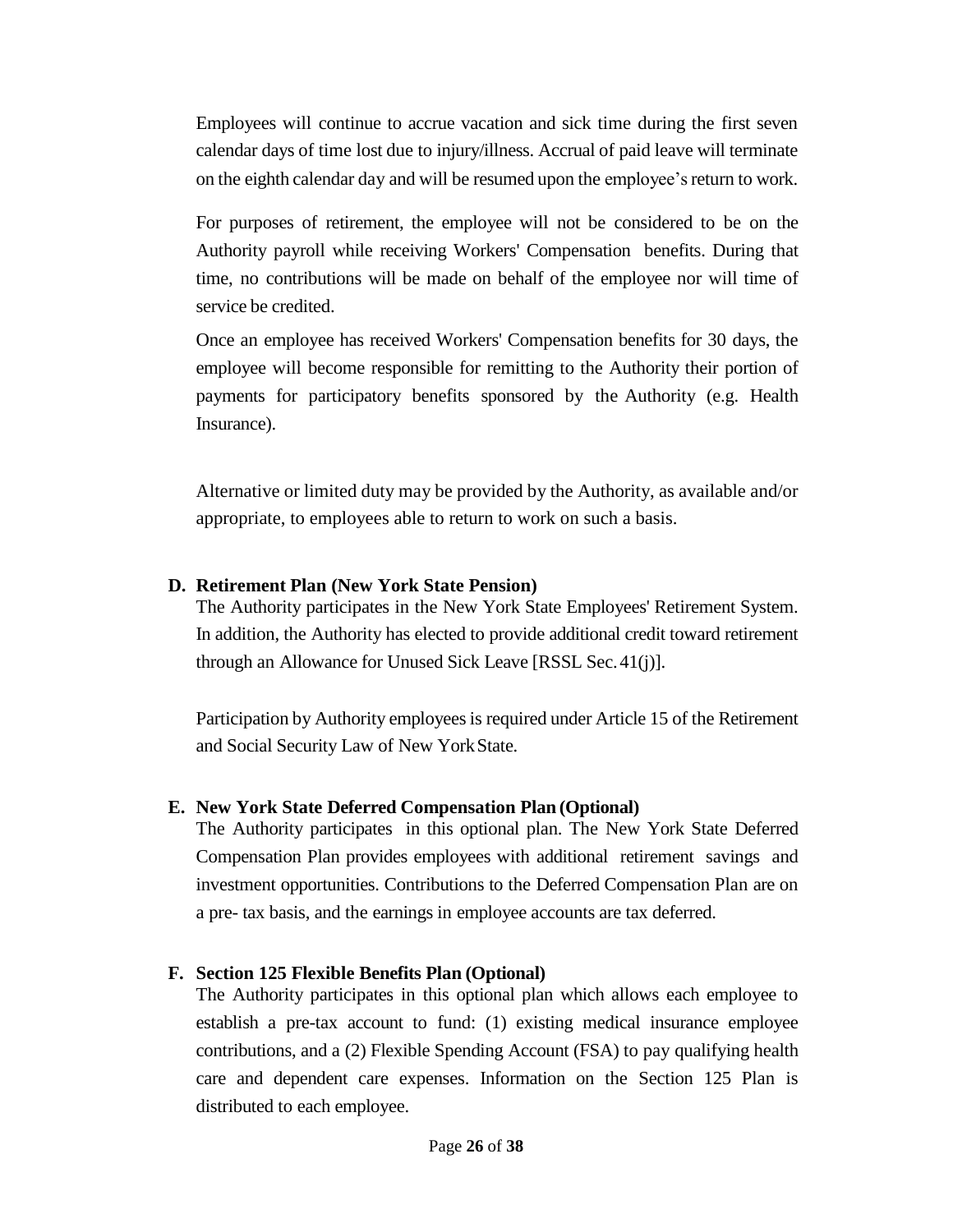#### <span id="page-26-0"></span>**G. Other Benefits**

The Authority may from time to time provide for additional benefits, fully paid for by an employee and at no cost to the Authority (e.g., supplemental insurance, dental coverage, vision coverage, etc.).

#### <span id="page-26-1"></span>**H. Sick Leave**

Sick leave is provided for the benefit of Authority employees. Leave time to care for dependents or family members may be from accrued sick time, personal time and vacation time, or Family and Medical Leave Act time as provided for in Section I, subject to the approval of the Executive Director.

Employees accrue sick leave at the rate of 3.08 hours per pay period or an equivalent of ten (10) workdays per year.

- a. Sick accrual is based upon hire date; accrual begins on the hiredate.
- b. Maximum accrual cannot exceed 200 days or 1600 hours.
- c. The Executive Director is authorized to modify the applicable accruals and accrual rate for the purposes of recruitment and retention of personnel, or other extenuating circumstances.

Employees must notify their manager of an absence due to sickness within two (2) hours of the start of that workday. Failure to properly notify the Authority will result in absence without leave, and may result in pay being reduced accordingly.

Employees who have been on sick leave for three (3) or more consecutive workdays may be requested to provide a medical certificate.

Accrued unused sick leave is not payable upon resignation, retirement, death or other termination of employment. The Authority has elected to provide additional credit toward retirement through an Allowance for Unused Sick Leave [RSSL Sec. 41(j)]. *Up to 165 sick days may be so applied for Tiers 1 through 5, and 100 sick days for Tier 6.*

Short-Term Disability (STD) benefits provide partial insurance protection to an employee in the event of a non-job related injury or illness that prevents the employee from working. The absence from work must be for more than 8 working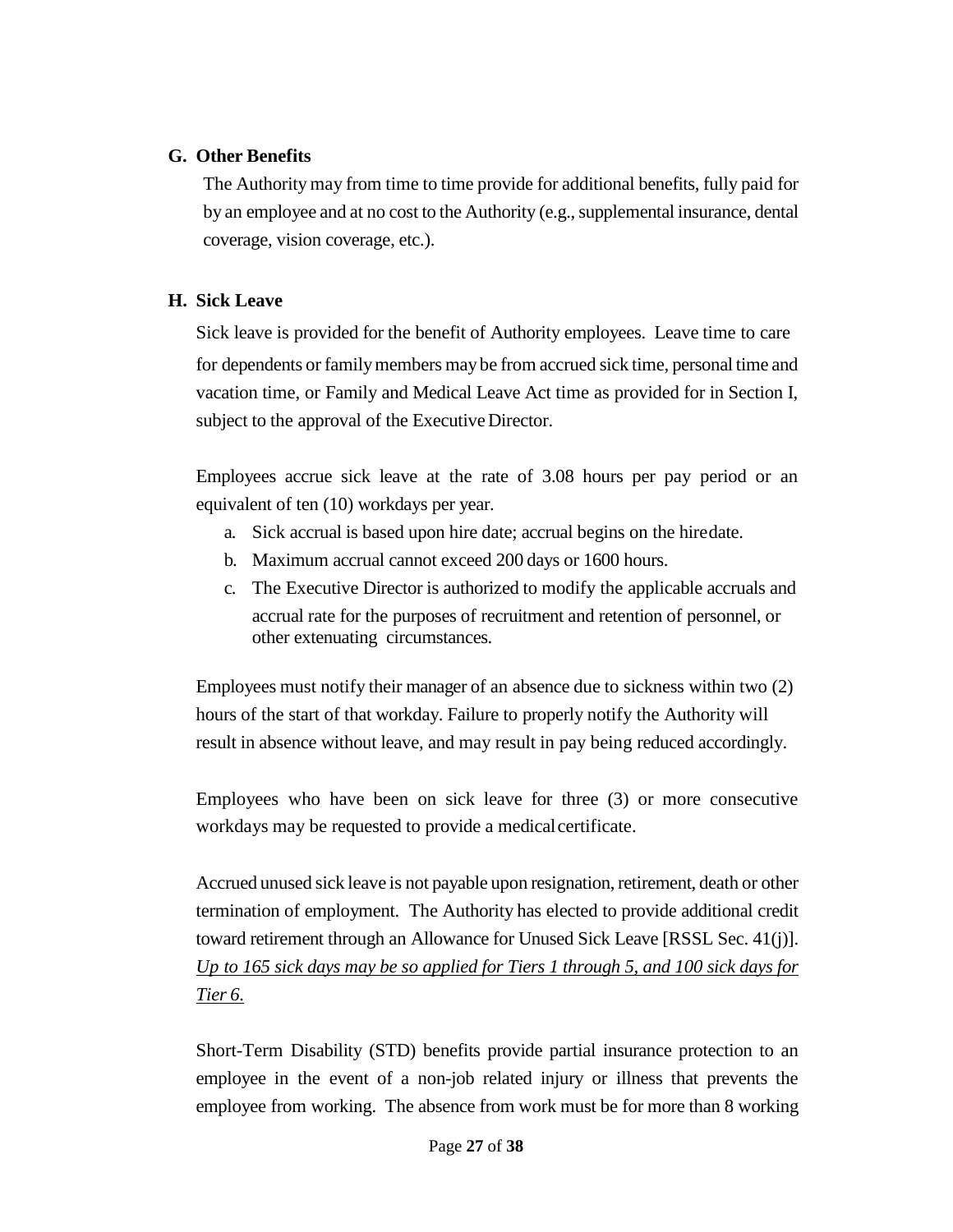days to be eligible for coverage. The STD benefit is a maximum of 60% of base weekly income for up to 26-weeks. The Authority provides this STD benefit to employees (at no cost to the employee) who works a minimum of 20-hours per week. If an employee becomes disabled, the employee will receive full pay through available accrued sick leave for the first 8 days of disability. In addition, after the first 8 days, employees will receive full pay to the extent that the employee's accrued sick leave covers the un-insured portion of the employee's weekly pay.

Sick time will not be paid beyond the maximum 26-week disability benefit period.

#### <span id="page-27-0"></span>**I. Family and Medical Leave Act (FMLA)**

The Development Authority of the North Country is subject to the provisions of the Family and Medical Leave Act (FMLA). The Family and Medical Leave Act provides for unpaid leave for employees under certain circumstances.

For an employee to be eligible for FMLA leave, they must have been employed by the Authority for at least 12 months, and have worked at least 1,250 hours within that 12-month period.

An eligible employee's FMLA leave is limited to 12 weeks of unpaid leave during a 12-month period, for one or more of the following reasons:

- the birth of the employee's son or daughter, and to care for the newborn;
- the placement with the employee of a son or daughter for adoption or foster care, and to care for the newly placed child;
- to care for the employee's spouse, son, daughter, or parent with a serious health condition;
- because of a serious health condition that makes the employee unable to perform one or more of the essential functions of his or her job.
- Military Family Leave Entitlements

Military Caregiver Leave - An eligible employee who is a spouse, son, daughter, parent, or next of kin of a covered service member with a serious injury or illness may take up to a total of 26 weeks of unpaid leave during a single 12-month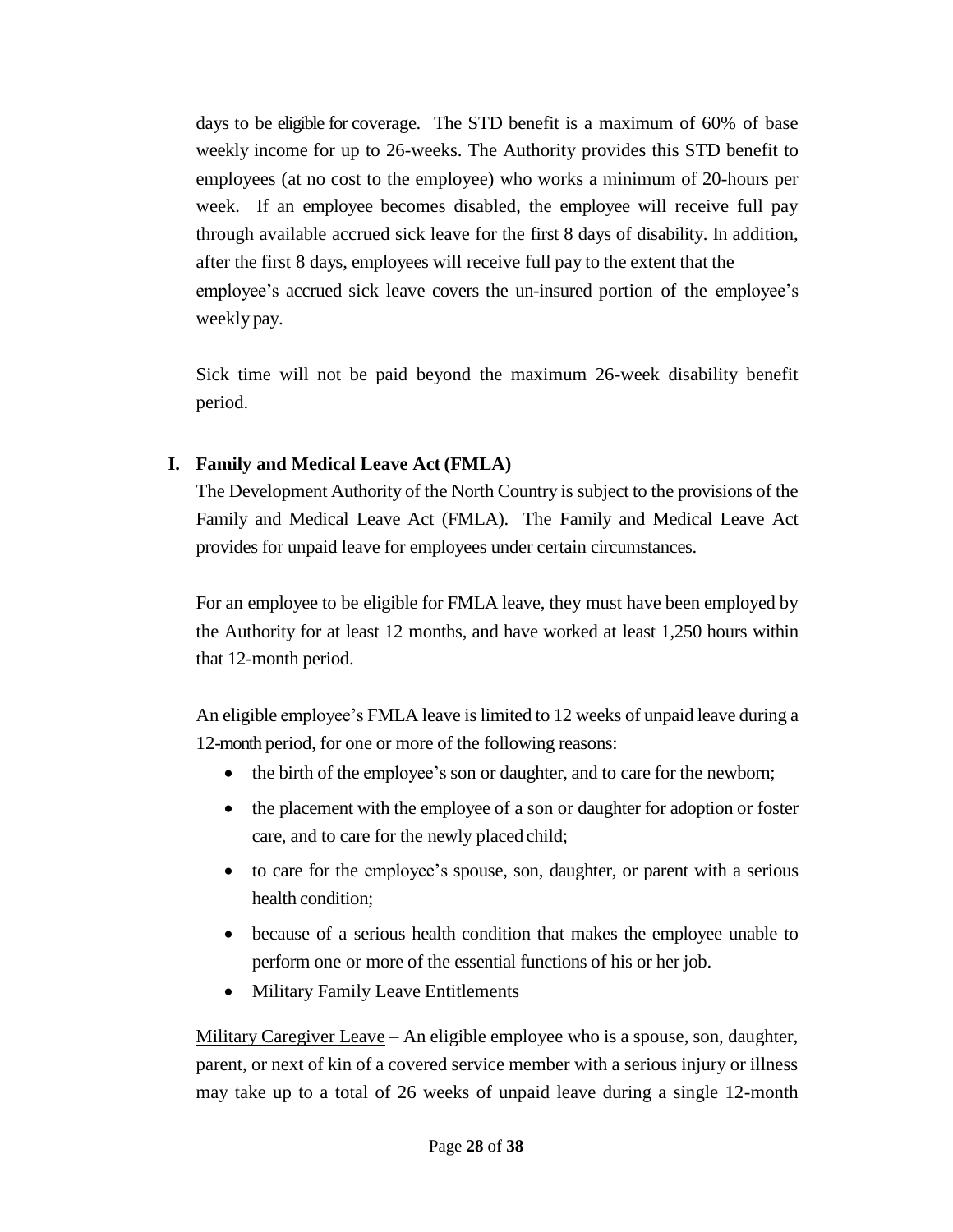period to care for the covered service member. A covered service member is a current member of the Armed Forces, including a member of the National Guard or Reserves, who has a serious injury or illness incurred in the line of duty on active duty that may render the service member medically unfit to perform his or her duties for which the service member is undergoing medical treatment, recuperation, or therapy; or is in outpatient status; or is on the temporary disability retired list.

Qualifying Exigency Leave – An eligible employee with a spouse, son, daughter, or parent on active duty or call to active duty status in the National Guard or Reserves in support of a contingency operation may use their 12-week leave entitlement to address certain qualifying exigencies. Qualifying exigencies may include attending certain military events, arranging for alternative childcare, addressing certain financial and legal arrangements, attending certain counseling sessions, and attending post- deployment reintegration briefings.

#### Broader Definition of Spouse

Legally married, same-sex couples are ensured to have the same rights under federal law as legally married, opposite sex couples. An employee in a legal same-sex marriage will be entitled to use FMLA leave:

- to care for a same-sex spouse with a serious healthcondition;
- to care for a stepchild who is the child of a same-sex spouse;
- to care for a stepparent who is the same-sex spouse of the employee's parent;
- due to a qualifying exigency related to the same-sex spouse's covered military service; or
- to care for a covered service member who is a same-sexspouse.

An employee must provide the Authority with at least 30 days advance notice before FMLA leave is to begin. If 30 days' notice is not practical, because of circumstances such as a medical emergency, notice must be given as soon as possible. The Authority requires written notice, with details, prior to the FMLA leave as specified on the FMLA Form prior to the leave. For more information or to obtain a FMLA Form, contact the Human Resources Department.

An employee on FMLA leave does not continue to accrue benefits (retirement credit, vacation, personal and sick time) during the leave period. Health insurance in place at the time of the FMLA leave will remain in effect, although the employee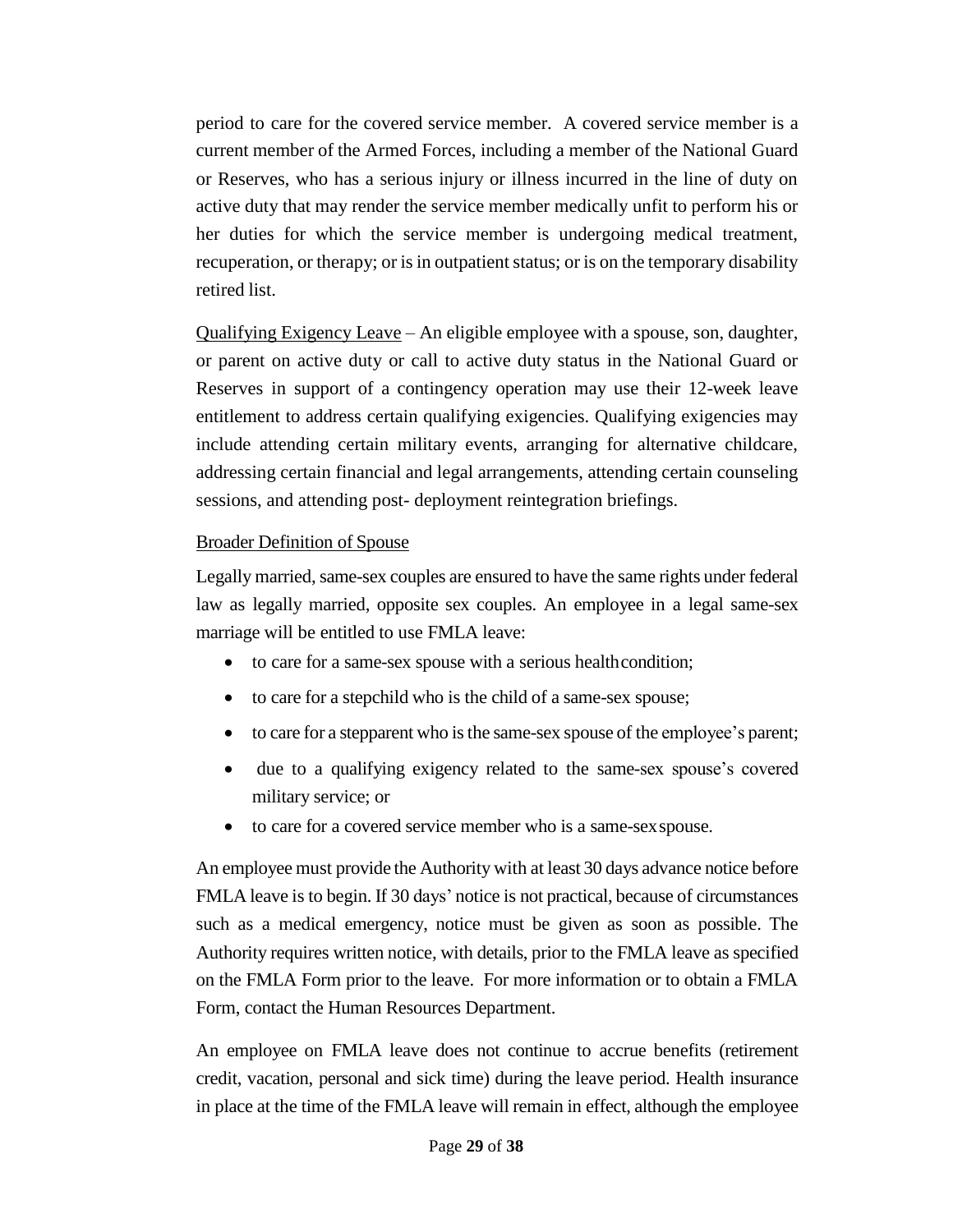is responsible for making their required premium contributions.

Employees returning from FMLA leave may be restored to, but are not guaranteed, the same position. Returning employees must be restored to an "equivalent position with equivalent benefits, pay, and other terms and conditions of employment," per Section  $104(a)(13)$  of the Family and Medical Leave Act. For more information, contact the Human Resources department.

#### <span id="page-29-0"></span>**J. Holidays**

Holiday schedules are established on an annual basis and will be posted by Management. Depending on individual requirements, operating departments may have different schedules.

If a holiday falls on a Saturday or Sunday, the Authority holiday is observed on the workday closest to the actual holiday.

#### <span id="page-29-1"></span>**K. Personal Days**

All regular employees are eligible for two (2) paid personal days per fiscal year. New employees hired after the start of the fiscal year will receive credit for personal days prorated for the time remaining in the fiscal year. These days may be taken at the convenience of the employee and the Authority for such occasions as religious observances, birthdays or personal business. Personal days may not be carried over to the next fiscal year.

#### <span id="page-29-2"></span>**L. Vacations**

- 1. The Authority provides annual paid vacation to eligible employees for the purpose of rest, recreation, and change in environment. Vacations are administered and scheduled on a fiscal year basis to meet the requirements of the Authority and, whenever possible, the convenience of the employee.
- 2. Vacations are scheduled with consideration of other employees' requests. If a conflict in scheduling occurs, the employee with the longest continuous service with the Authority has first choice.
- 3. Vacation accrual is based upon hire date and length of service; accrual begins on the hire date.
- 4. Eligible employees accrue vacation at the followingrates:
	- a. **Hire date through completion of five (5) years of service**  accrual rate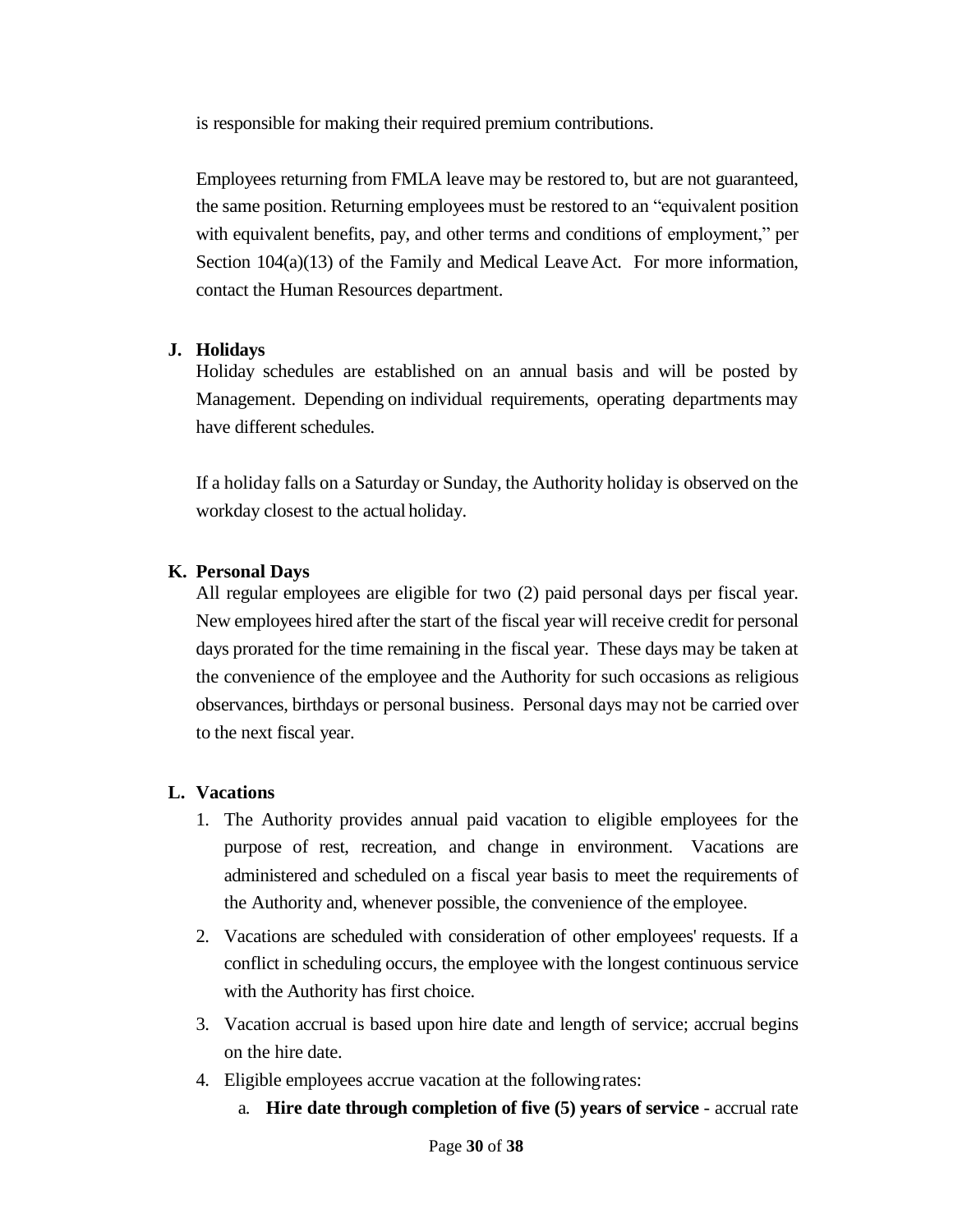3.08 hours per pay period, equivalent to two (2) workweeks per year.

- b. **Five (5) years through completion of fifteen (15) years of service** accrual rate 4.62 hours per pay period, equivalent to three (3) workweeks peryear.
- c. **Fifteen (15) years through completion of twenty-five (25) years of service** - accrual rate 6.15 hours per pay period, equivalent to four (4) workweeks peryear.
- d. **Twenty-five (25) years or more of service** accrual rate 7.69 hours per pay period, equivalent to five (5) workweeks peryear.
- e. The Executive Director is authorized to modify the applicable accruals and accrual rates for the purposes of recruitment and retention of personnel, or other extenuating circumstances.
- 5. Employees may accumulate unused vacation up to a maximum of one and one half times (1 and 1/2) the annual entitlement at year-end as long as all other provisions of the vacation policy are met.
- 6. Employees are not permitted to take paid vacation in excess of hoursaccrued.
- 7. Eligible employees will be paid at the then effective rate for any unused accrued vacation (up to 1½ times the annual entitlement) upon resignation, retirement, death, or other termination of employment.
- 8. Accrued vacation paid upon termination may not be used to extend length of service beyond the last dayworked.

## <span id="page-30-0"></span>**M. Excused Leave for Cancer Screenings**

Pursuant to New York State Civil Service Law Section 159-b, effective March 18, 2018, all Authority employees are entitled to take up to a maximum of four (4) hours of paid leave per year for any type of cancer screening without deducting from any other leave time (i.e., sick, personal, or vacation).

## <span id="page-30-1"></span>**N. Bereavement, Jury Duty, and MilitaryLeave**

#### Bereavement:

If a death occurs in an employee's or their spouse's immediate family, defined as mother, father, legal guardian, brother, sister, grandparent, spouse, or child, the employee may be granted bereavement leave with pay for up to five (5) days. Up to three (3) days of paid bereavement leave, may be granted for the death of other relatives. The same bereavement benefits outlined above are provided in a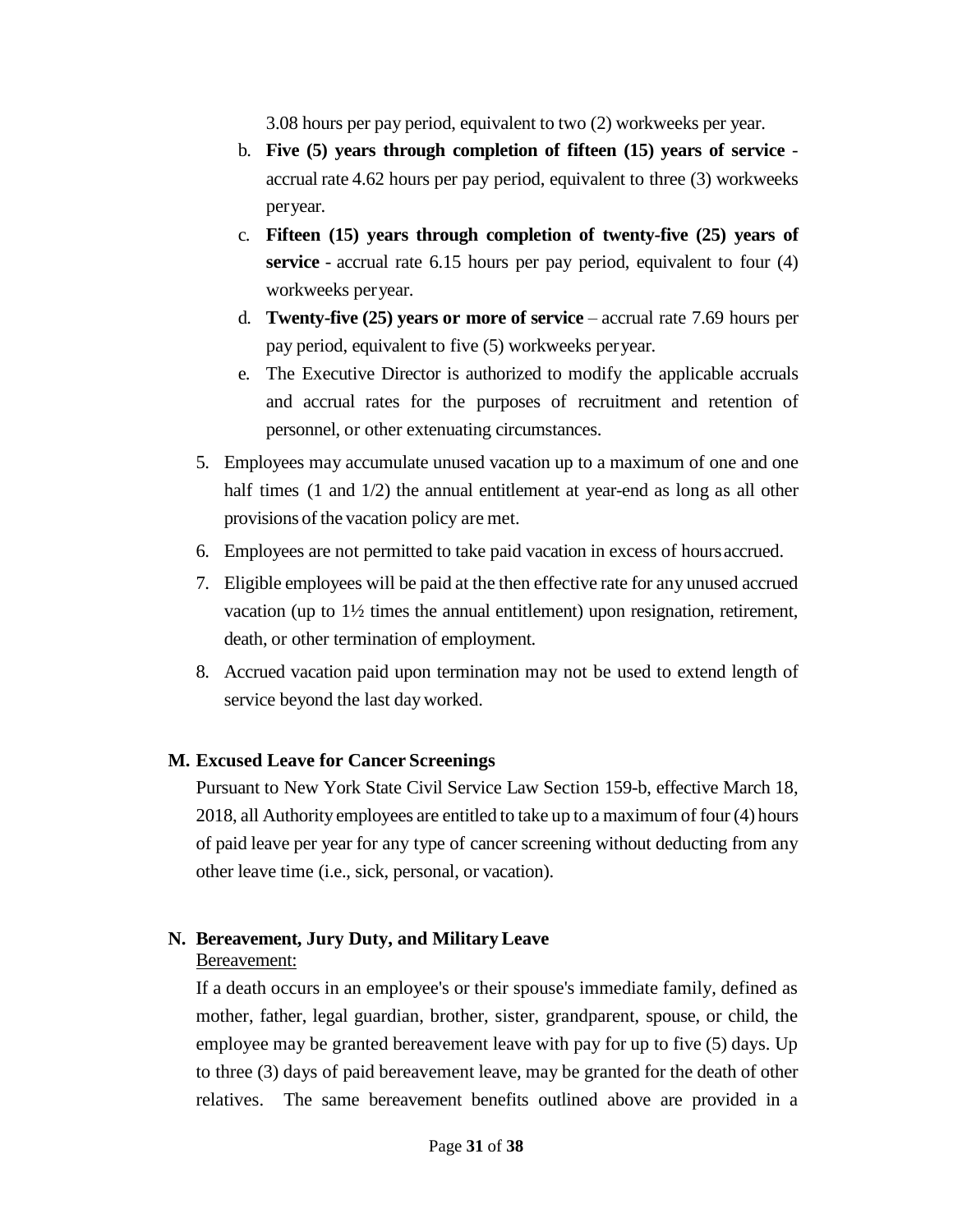comparable basis for employees in a committed domestic partner relationship or same-sex domestic partner relationships.

#### Jury Duty:

Any employee required to serve jury duty will receive an equivalent of his/her full payfor the days absent from work. It is the responsibility of the employee to provide proper documentation of services on the jury and copies will be placed in the confidential employee file.

## Military:

Leaves of absence for military or Reserve duty are granted to regular and part time regular employees in accordance with applicable federal and state laws.

## <span id="page-31-0"></span>**O. Personal Leave of Absence**

- 1. A personal leave of absence without pay from active employment at the Authority may be granted, in the sole determination of the Executive Director, to regular employees who have completed their orientation period. Prior written approval must be obtained from the Executive Director, except in emergencies. Employees will submit a written request for a personal leave of absence to their immediate supervisor at least two (2) weeks in advance. All paid time off must be used before any time will be granted unpaid.
- 2. If a leave of absence extends for a period of less than eight (8) weeks, the employee will be returned to the same job at the same rate of pay. If the leave extends for more than eight (8) weeks, the employee will generally be eligible for the first suitable opening for which the employee is qualified.
- 3. The leave of absencewill be an unpaidleave, exceptto the extent of anydisability benefits to which the employee may be entitled to during the leave. During the leave period, the employee does not continue to accrue vacation and sick leave benefits, and retirement plan payments will not be made. The Authority will continue to make contributions on behalf of the employee for health and disability insurance that were made prior to the leave through 60 days of inactive status. The employee is responsible for paying the employee portion of the premium. After 60 days of inactive status, the inactive employee and their covered dependents may elect to continue their health, dental and vision coverage under COBRA.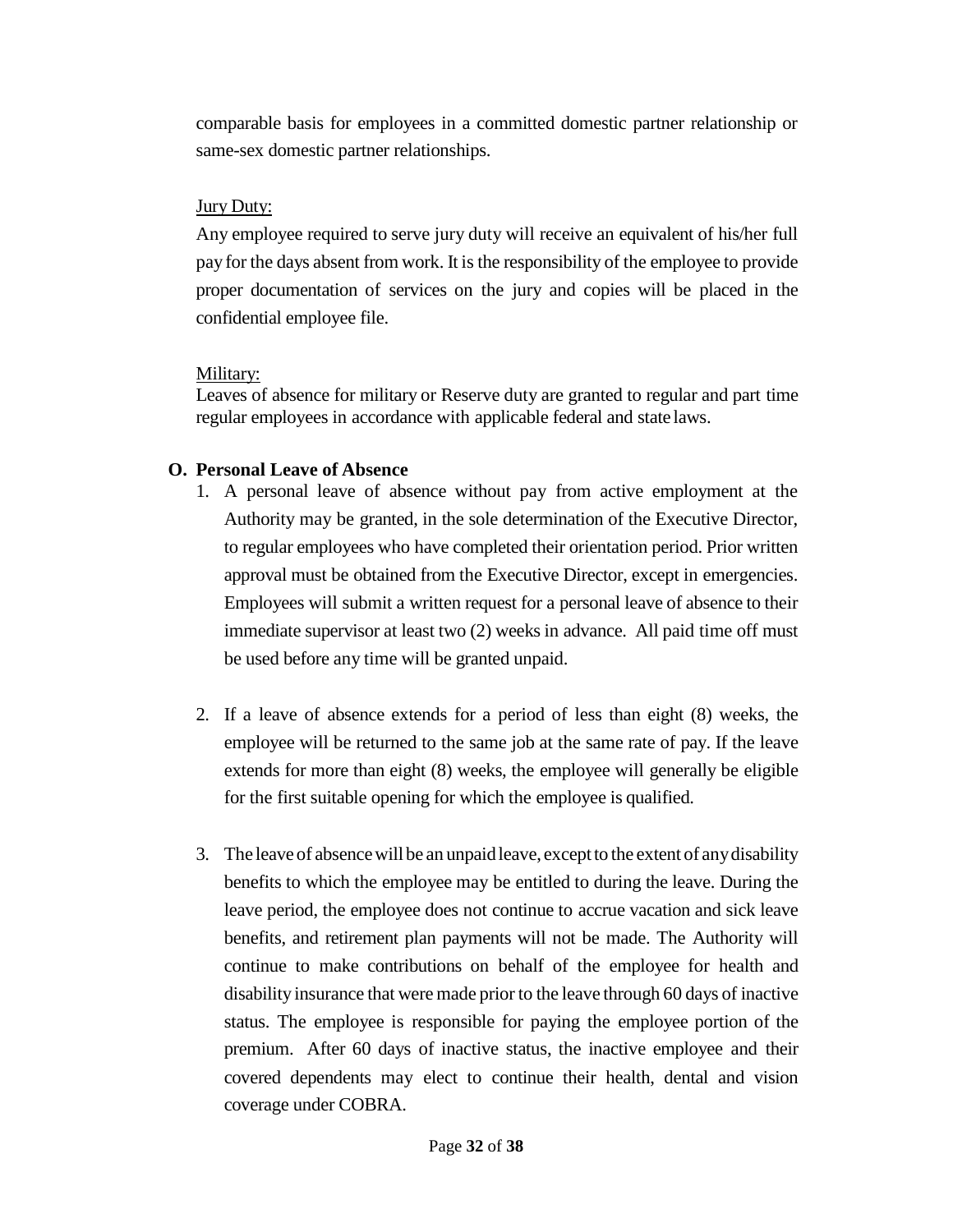4. Continuation of Benefits: Provided the employee is not on FMLA leave (Family Medical Leave Act), the portion of health, dental and vision (if applicable) premium paid by the Authority shall cease for any employee absent from active work for a period of 60 days or more. If the employee does not return to work, they will be responsible for the Employer portion of the health premiums paid on their behalf during the unpaid portion of their leave, in addition to premiums for employee voluntary benefits, ifapplicable.

#### <span id="page-32-0"></span>**P. Return to Work / Inability to Return to Work Procedure**

The Authority strives to assist employees to return to work at the earliest possible date following an injury or illness when the Authority has work that the employee can perform safely given any medical restrictions. A return-to-work program has several benefits for both the Authority and our employees by minimizing time lost from work. For more information, call Human Resources.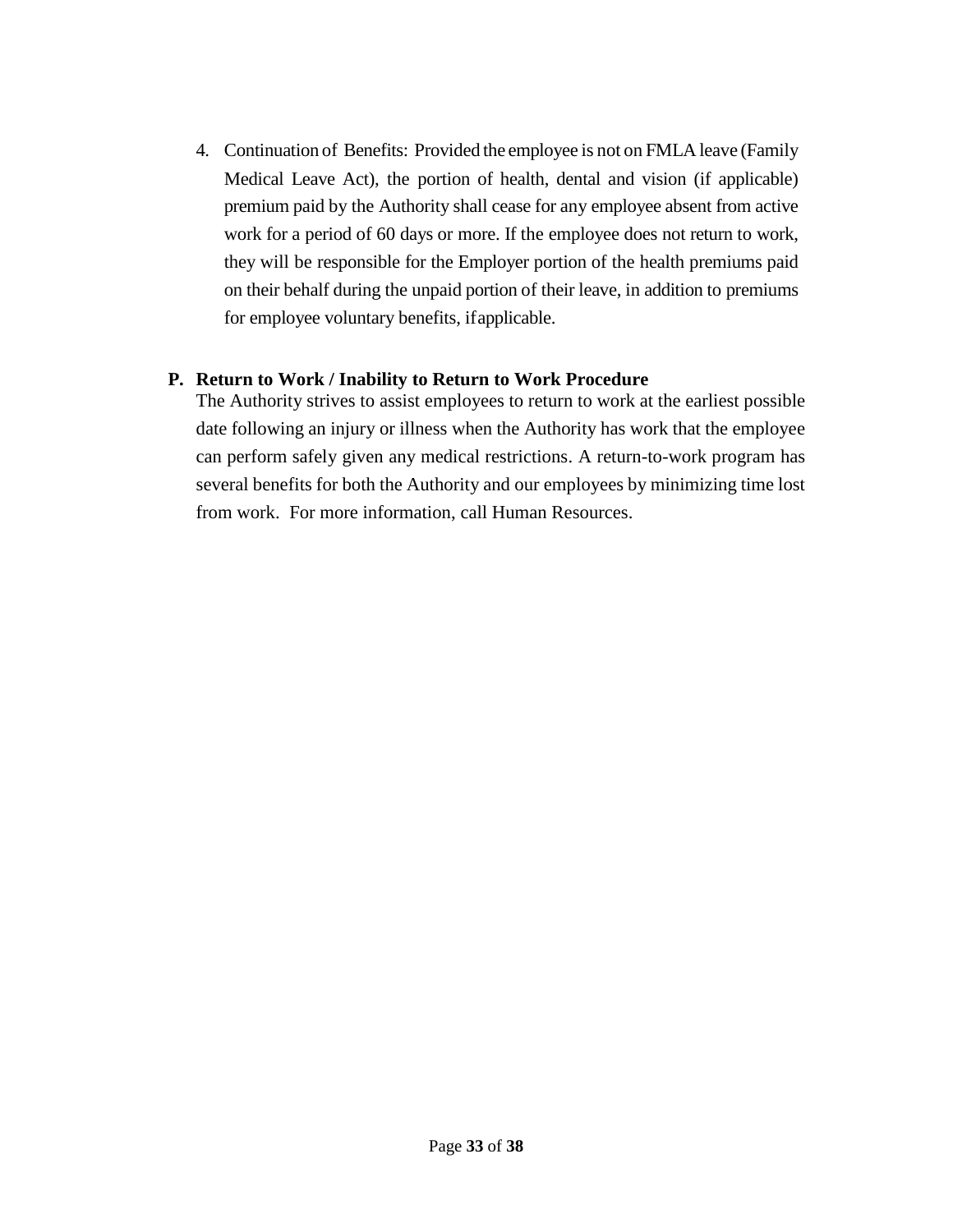#### <span id="page-33-0"></span>**SECTION 5 - TRAINING AND DEVELOPMENT**

#### <span id="page-33-1"></span>**A. Training and Development Policies**

- 1. The Authority provides an orientation session for new employees to acquaint them with the terms and benefits of their employment and to acquaint them with the role and responsibilities of the Authority. This session is part of the new employee orientation period.
- 2. Training and development policies are established to aid an employee in improving performance and productivity in their current position. The Authority supports training and development as a long-term strategy for improving organizational effectiveness.
- 3. It is the intent of the Authority that for a period of 24 months from the completion of a college course leading to a degree, or a training program leading to a professional license, for which tuition assistance is provided, the Authority may recover the cost of such training from the employee if the employee chooses to leave the Authority for other employment.

## <span id="page-33-2"></span>**B. Tuition Reimbursement**

- 1. Training and Development
	- a. The Authority will sponsor employees in external programs, non-college programs, workshops and seminars when the training provides a direct benefit to their job function and is required by the Authority.
	- b. All fees will be 100% paid for by the Authority, including related travel, consistent with Authority Travel and Miscellaneous ExpensePolicy.
	- c. Specific approval of the Executive Director is required prior to enrollment.
- 2. Continuing Education
	- a. The Authority will reimburse eligible employees tuition only for college credits, non-credits, and credential related individual courses or courses that have been approved by the Executive Director.
	- b. The course or program must be work related or be a required part of degree requirements, and must be offered by an accredited institution of learning.
	- c. The employee must pay for tuition and submit a request for reimbursement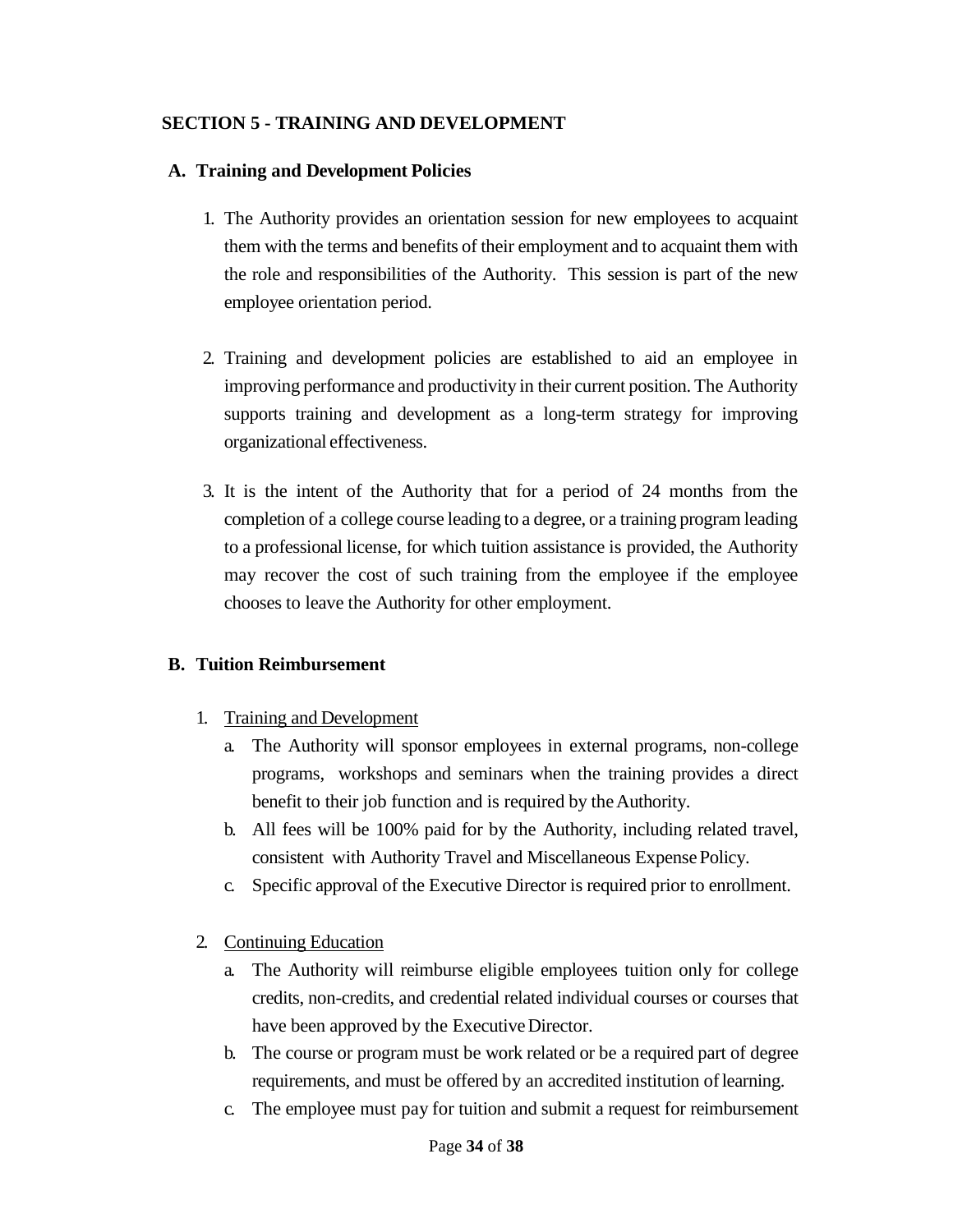at the end of each term.

- d. The employee will be reimbursed 100% of tuition only for achieving a passing grade of "C" or higher. No reimbursement will occur if the grade is "D" or lower.
- e. The reimbursement of tuition only shall not exceed the established rates for the graduate and undergraduate levels of the State University of New York tuition schedule.
- f. In special situations, at the discretion of the Executive Director, the Authority may pay for tuition, in advance, if the course is directly related to job performance and productivity.
- *g.* Any employee receiving continuing education reimbursement shall enter into an agreement for a mandatory continued employment or payback schedule established as per the policy Continuing Education Assistance Program.
- 3. Only regular employees with one year or more years of service are eligible for tuition reimbursement, unless specifically authorized by the ExecutiveDirector.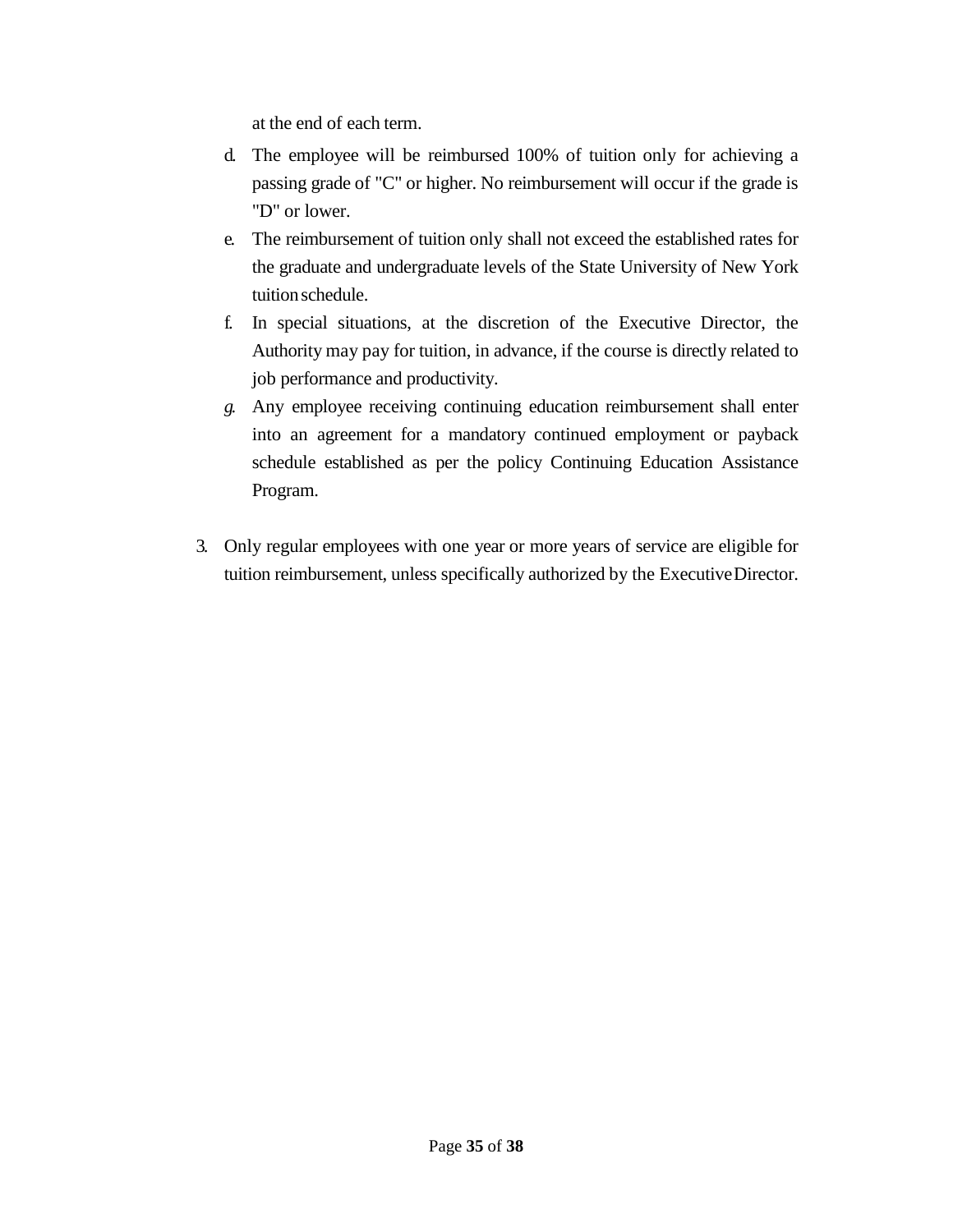#### <span id="page-35-0"></span>**SECTION 6 - EMPLOYEE TRAVEL AND MISCELLANEOUS EXPENSES**

- 1. The Authority's Travel and Miscellaneous Expense Policy is contained in a separate document. The purpose of the policy is to provide for reimbursement of allowable travel expenses incurred when business is conducted away from the Authority official duty station; and for reimbursement of certain otherexpenses.
- 2. The policy applies to the Board of Directors and employees of the Authority.
- 3. Refer to the Travel and Miscellaneous Expense Policy for detailedguidance.

Revision Date: May 3, 2016, No Resolution Required (Section 3. B. 9. a. "requests" replaces "requires") Revision

Revision Date: March 13, 2009

Revision Date: July 2, 2009; Resolution No. 2009-07-03

Revision Date: December 8, 2011; Resolution No. 2011-12-03

Revision Date: March 22, 2012, Resolution No. 2012-03-04

Revision Date: March 21, 2013; Resolution No. 2013-03-04

Revision Date: August 28, 2014; Resolution No. 2014-08-05

Revision Date: March 19, 2015; Resolution No. 2015-03-33

Revision Date: December 10, 2015, Resolution No. 2015-12-118

Revision Date: March 31, 2016, Resolution No. 2016-03-40

Date: March 23, 2017; Resolution No.2017-03-25

Revision Date: February 22, 2018, Resolution No. 2018-02-02

Revision Date: March 28, 2018, Resolution No. 2018-03-32

Revision Date: December 20, 2018, Resolution No. 2018-12-123

Revision Date: March 28, 2019; Resolution No. 2019-03-32

Revision Date: May 16, 2019; Resolution No. 2019-05-49 (recalculation/financial payroll & human resources reporting)

Revision Date: March 26, 2020; Resolution No.2020-03-27

Revision Date: August 27, 2020; Resolution No 2020-08-106 (update Organizational Chart)

Revision Date: March 25, 2021; Resolution No. 2021-03-56 (Update Appendix A-D)

Revision Date: March 24, 2022; Resolution No. 2022-02-24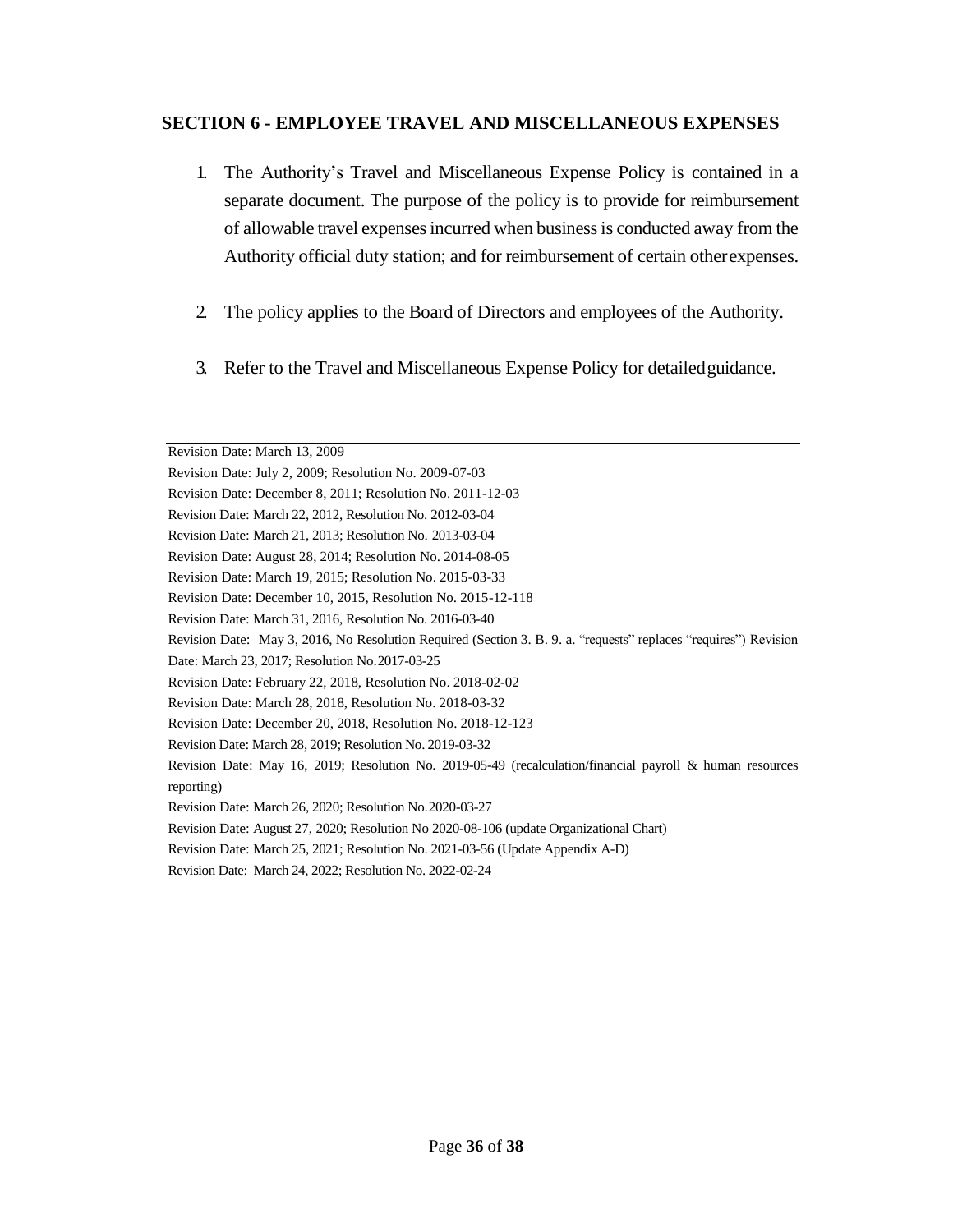#### **PERSONNEL POLICY Acknowledgement Form**

<span id="page-36-1"></span><span id="page-36-0"></span>This manual (Personnel Policy), dated March 24, 2022, is not a contract guaranteeing employment, and nothing in it, or any other policy or communication, changes the fact that employment with the Authority is at-will. At-will employment means you can leave the Development Authority at any time, and the Authority can terminate your employment at any time, for any reason.

By signing this acknowledgment form, you confirm understanding and acknowledge the contents in the Authority's Personnel Policy. You further understand that the Personnel Policy can be found on the Authority's website at [www.danc.org.](http://www.danc.org/) Furthermore, you acknowledge you can ask your direct supervisor, human resources or the Executive Director, at any time, about the contents within the Personnel Policy.

\_\_\_\_\_\_\_\_\_\_\_\_\_\_\_\_\_\_\_\_\_\_\_\_\_\_\_\_\_\_\_\_\_\_\_\_ \_\_\_\_\_\_\_\_\_\_\_\_\_\_\_\_\_\_\_\_\_\_\_\_\_

#### **The undersigned acknowledges the above statement:**

Employee Name Date

Supervisor Name Date

\_\_\_\_\_\_\_\_\_\_\_\_\_\_\_\_\_\_\_\_\_\_\_\_\_\_\_\_\_\_\_\_\_\_\_\_ \_\_\_\_\_\_\_\_\_\_\_\_\_\_\_\_\_\_\_\_\_\_\_\_\_